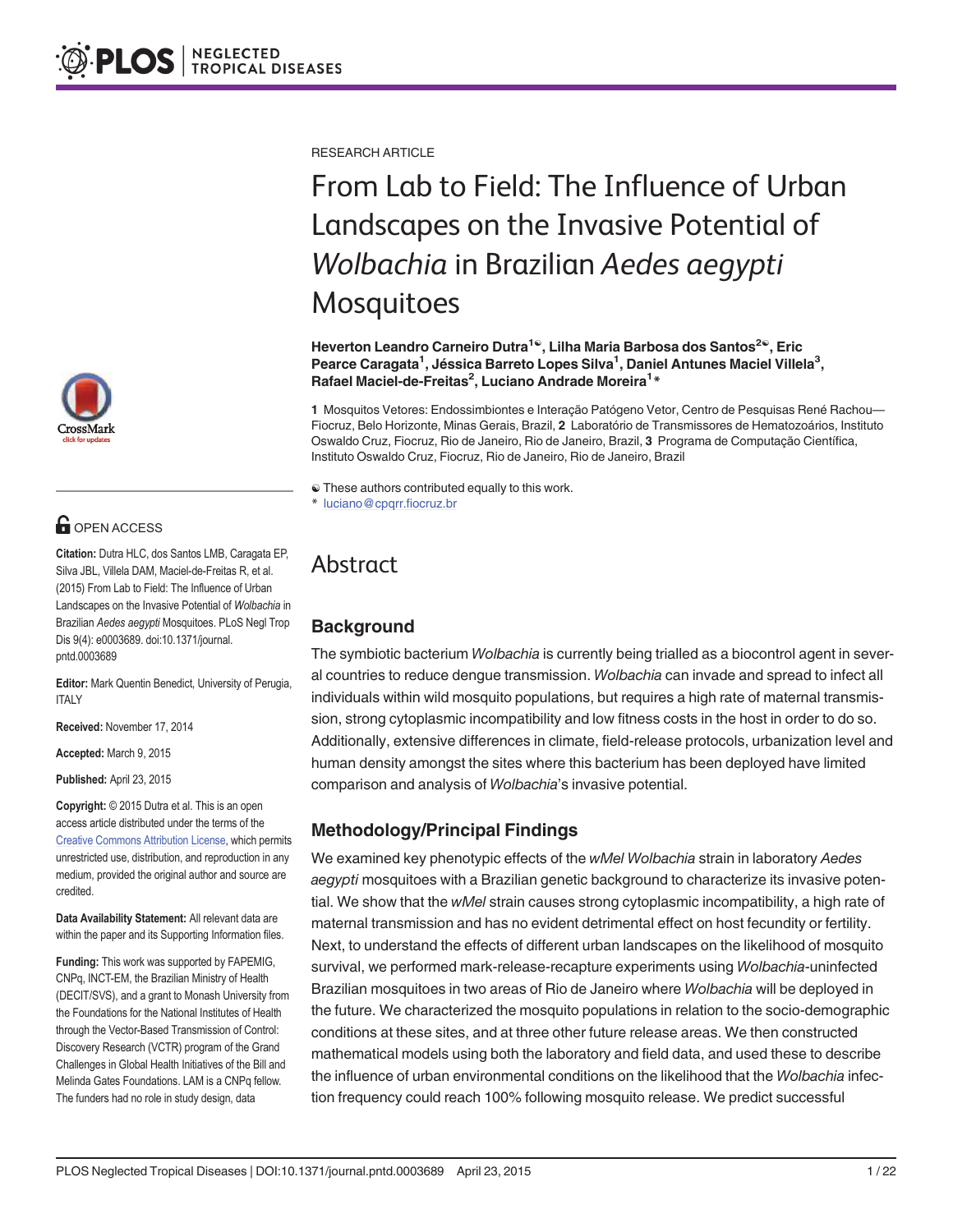<span id="page-1-0"></span>collection and analysis, decision to publish, or preparation of the manuscript.

Competing Interests: The authors have declared that no competing interests exist.

invasion at all five field sites, however the conditions by which this occurs vary greatly between sites, and are strongly influenced by the size of the local mosquito population.

## Conclusions/Significance

Through analysis of laboratory, field and mathematical data, we show that the wMel strain of Wolbachia possesses the characteristics required to spread effectively in different urban socio-demographic environments in Rio de Janeiro, including those where mosquito releases from the Eliminate Dengue Program will take place.

## Author Summary

Wolbachia are maternally inherited bacterial endosymbionts that induce cytoplasmic incompatibility in mosquitoes, and use this pattern of sterility to facilitate their spread into naïve, uninfected host populations. These bacteria were recently introduced into Aedes aegypti, a species naturally free of Wolbachia, and the primary vector of dengue virus. Wolbachia are currently being used as a biological tool to control dengue transmission in many countries, including Brazil. We performed a series of laboratory and field assays and then created mathematical models in order to understand the invasive ability of the wMel Wolbachia strain in Brazilian Ae. aegypti mosquito populations. We show that wMel infection had no detrimental fitness effects on its new Brazilian host, and would theoretically be able to successfully invade the mosquito populations in the five distinct urban landscapes that we studied. We found that Wolbachia spread more easily where the local mosquito population was smaller. The size of the local human population did not overtly influence the likelihood of spread. These findings provide insight into how the nature of different urban landscapes will affect the likelihood of Wolbachia spreading effectively, which will greatly assist future releases of Wolbachia-infected mosquitoes in Brazil as part of the Eliminate Dengue Program.

## Introduction

Dengue is widely considered the most important vector-borne virus, with an estimated 2.5 billion people living at risk of infection in more than 100 countries [[1\]](#page-20-0). The virus is transmitted by mosquitoes from the genus Aedes, with Aedes aegypti being the primary vector. There are an estimated 100 million new cases of the disease each year, and this imposes a heavy burden on global health and economics, with the average annual cost of the disease estimated to be US \$2.1 billion for the Americas alone [\[2\]](#page-20-0). Control efforts are complicated by the current lack of an effective dengue vaccine, the emergence of insecticide resistance in natural vector populations, and the difficulties and costliness associated with maintaining effective suppression of mosquito breeding sites. Consequently, alternative approaches are required in order to restrict dengue transmission [[3\]](#page-20-0).

A novel and promising form of biocontrol designed to reduce dengue transmission utilizes the endosymbiotic bacterium Wolbachia pipientis, which is naturally present in up to 40% of all insect species [\[4\]](#page-20-0). Different strains of this bacterium can cause a variety of phenotypic effects. Of these, the phenotypes of cytoplasmic incompatibility (CI), high bacterial density, and as a result, a high maternal transmission rate are the two main determinants of Wolbachia's "drive" mechanism, which facilitates the spread of the bacterium into field mosquito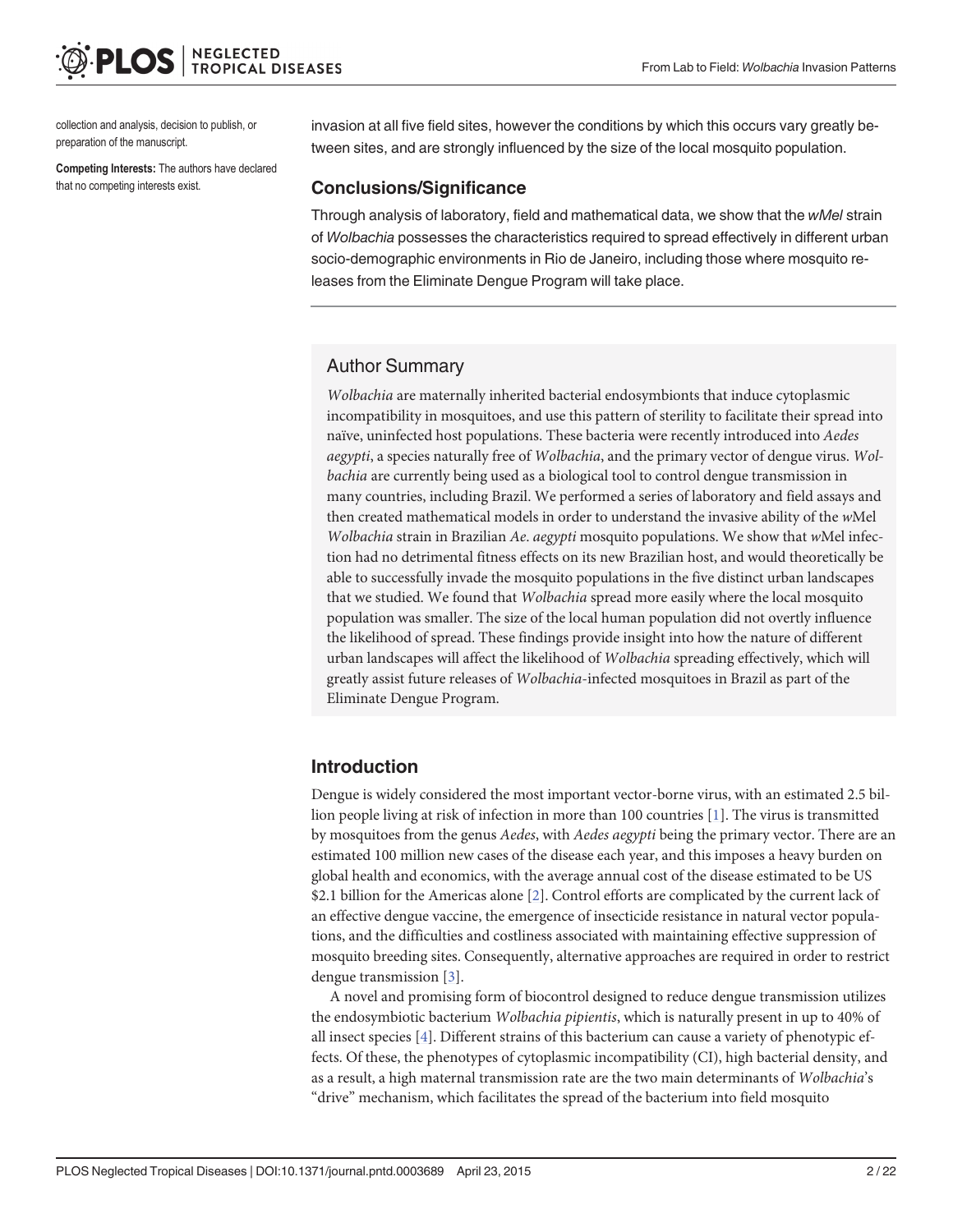<span id="page-2-0"></span>populations [[5\]](#page-20-0). CI is a reproductive incompatibility that prevents females without Wolbachia from producing viable offspring after copulation with Wolbachia-infected males. In contrast, Wolbachia-infected females can successfully reproduce after mating with any male. This increases the frequency of Wolbachia infection in a given population with each subsequent generation. Ae. aegypti is not naturally infected with Wolbachia, but has been transinfected with several different Wolbachia strains that cause strong CI  $[6-8]$  $[6-8]$  $[6-8]$  $[6-8]$ . A further, significant discovery was the fact that some Wolbachia strains can prevent or severely restrict infection by key pathogens, including dengue virus, in the host mosquito  $[7,9]$  $[7,9]$ . Together these phenotypes would allow the replacement of wild, dengue-susceptible mosquitoes with dengue-resistant, Wolba*chia*-infected mosquitoes potentially ameliorating the great burden of dengue  $[10]$ .

The use of *Wolbachia* as a biocontrol tool to reduce dengue transmission is currently being tested in several countries ([www.eliminatedengue.org](http://www.eliminatedengue.org/)). Here Wolbachia-infected mosquitoes are released in large numbers over a period of weeks, and eventually replace the wild Ae. aegypti population. So far, field trials have already been conducted in four sites in Australia, one in Vietnam, and two in Indonesia, while trials in Brazil have been underway since September 2014 using Ae. aegypti infected with the wMel Wolbachia strain. The Brazilian trials are set to take place at four different field sites over the next two years. Critically, there is a great deal of variability in the physical, environmental and socioeconomic conditions between these four sites, and between those from the other countries involved in the project. These differences include factors such as climate, housing and population density, sanitation conditions and the use of piped or stored drinking water. All of these factors can affect the size and characteristics of the already-established wild mosquito populations [\[11\]](#page-20-0), which in turn determines the number of Wolbachia-infected mosquitoes that must be released in order for the bacterium to spread to high frequencies in a given area  $[12]$  $[12]$  $[12]$ . As such, it is important to identify these factors and determine if any could potentially limit the invasive potential of Wolbachia, as this could necessitate that mosquito release characteristics, including release duration and mosquito numbers, be tailored for individual release sites within a city.

Therefore, the objective of this work was to determine whether the likelihood of a successful Wolbachia invasion could be influenced by differences between release sites, in preparation for the release of Wolbachia-infected Ae. aegypti in Brazil. To address this objective, we first examined whether the key invasion phenotypes of CI and maternal transmission were present in Ae. aegypti with a Brazilian genetic background, infected with the wMel Wolbachia strain, as these phenotypes had only previously been characterised in mosquitoes from other genetic backgrounds. We then investigated the characteristics of Ae. aegypti populations in five Brazilian suburbs in Rio de Janeiro with different socio-demographic characteristics. Of special interest were those factors that could directly influence or restrict the spread of Wolbachia into natural mosquito populations, including the Ae. aegypti population size, and mosquito daily survival rate. Finally, by amalgamating these data we were able to simulate the likelihood that Wolbachia would disseminate and spread so that all mosquitoes at the five sites became infected. We observed that successful invasion would likely occur for all sites; however the means by which is did so varied between the sites, and invasion occurred more slowly at sites where local mosquitoes were more abundant. Through the results of these models we were then able to develop optimized release strategies for each field site, which will greatly benefit the upcoming biocontrol trials, and likely prove applicable to field sites in other cities and countries that share similar characteristics.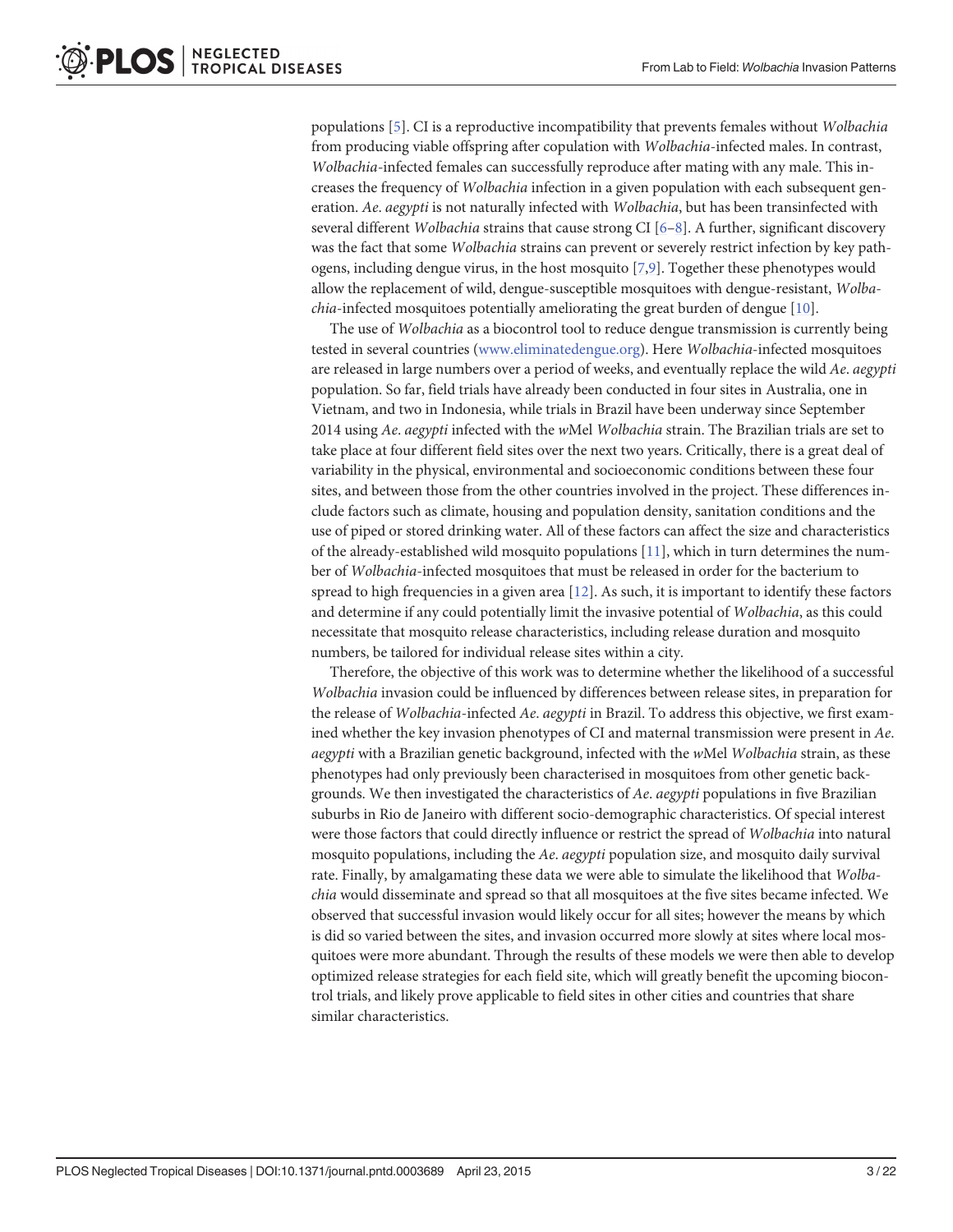## <span id="page-3-0"></span>Methods

#### Ethics statement

MRR experimental protocols were submitted to and approved by FIOCRUZ Ethical Committee (CEP/FIOCRUZ protocol no. 22286313.7.0000.5248). Permission was obtained from the Rio de Janeiro Department of Health before releases commenced. Local residents received a full explanation of the project by at least one of the co-authors, and by the same health agent who visited their home 4–6 times per year during routine mosquito surveillance. This explanation highlighted the relevance and objectives of the MRR experiment.

Households were only entered after receiving formal written consent from the householders.

#### Laboratory assays

Mosquito rearing. All mosquitoes used in these experiments were maintained in a climate controlled insectary, at  $27 \pm 1$ °C and  $70 \pm 10$ % relative humidity, with a 12:12 hour light:dark cycle. Larvae were reared in filtered and dechlorinated water, and fed with one Tetramin Tropical Fish Food tablet every two days. Adult mosquitoes received 10% sucrose solution ad libitum, and females were blood-fed weekly with human blood using a Hemotek membrane feeder (Hemotek Ltd) when eggs were required for experimental or colony rearing purposes. Prior to feeding, the blood was tested for the presence of dengue virus using the Dengue NS1 Ag Strip test (BioRad Laboratories).

Backcrossing of wMel-infected Ae. aegypti. <sup>w</sup>Mel-infected Ae. aegypti were imported to Brazil from Australia (IBAMA license 11BR005873/DF). Prior to field releases in Brazil it was necessary to create a Wolbachia-infected line with a Brazilian genetic background. To that end, the Australian wMel-infected mosquitoes were backcrossed with wildtype Brazilian mosquitoes collected from four different districts in Rio de Janeiro (Paquetá, Jurujuba, Belford Roxo and Vila Valqueire) following a previously described protocol [[13](#page-20-0)]. The parental generation in the backcross consisted of 250 virgin, Wolbachia-infected, Australian females and 200 uninfected, Brazilian males. This process was repeated for nine generations in order to generate the backcrossed Wolbachia-infected line named wMel\_Br.

Generation of Ae. aegypti line cured of wMel infection. A group of wMel\_Br mosquitoes were cured of their Wolbachia infection through treatment with antibiotics over three successive generations. Adult mosquitoes were provided with 10% sucrose solution containing 0.1mg/mL of tetracycline hydrochloride for a period of 10 to 14 days, which encompassed the first gonotrophic cycle [[14](#page-20-0)]. Approximately 1000 adult mosquitoes were treated every generation, in order to limit detrimental genetic effects that might occur as a consequence of low population size. In each generation, twenty-four females and twelve males were randomly screened using qPCR (as described below) to confirm the loss of Wolbachia. Antibiotic treatment was discontinued when 100% of samples were negative for Wolbachia. This process took three generations to complete. The resulting line, named wMel\_BrTET, was allowed two generations for microbiota reacquisition prior to the start of experiments. During this period,  $w$ Mel\_BrTET larvae were reared in trays dosed with the larval water from wildtype mosquitoes that were not treated with antibiotics.

**Monitoring Wolbachia infection status.** Conventional PCR for the Wolbachia surface protein (wsp) gene was used to examine the Ae. aegypti colonies for the presence of Wolbachia [\[15](#page-20-0)]. DNA was extracted from individual mosquitoes by homogenization in 80μL of Squash buffer using a Mini-Beadbeater-16 (BioSpec) [[16\]](#page-20-0). PCR reactions were performed using a Veriti Thermal cycler using previously published primers for wsp and the Ae. aegypti Ribosomal S17 ( $rps17$ ) gene [[9\]](#page-20-0), following previously described reaction conditions [[14](#page-20-0)]. In cases where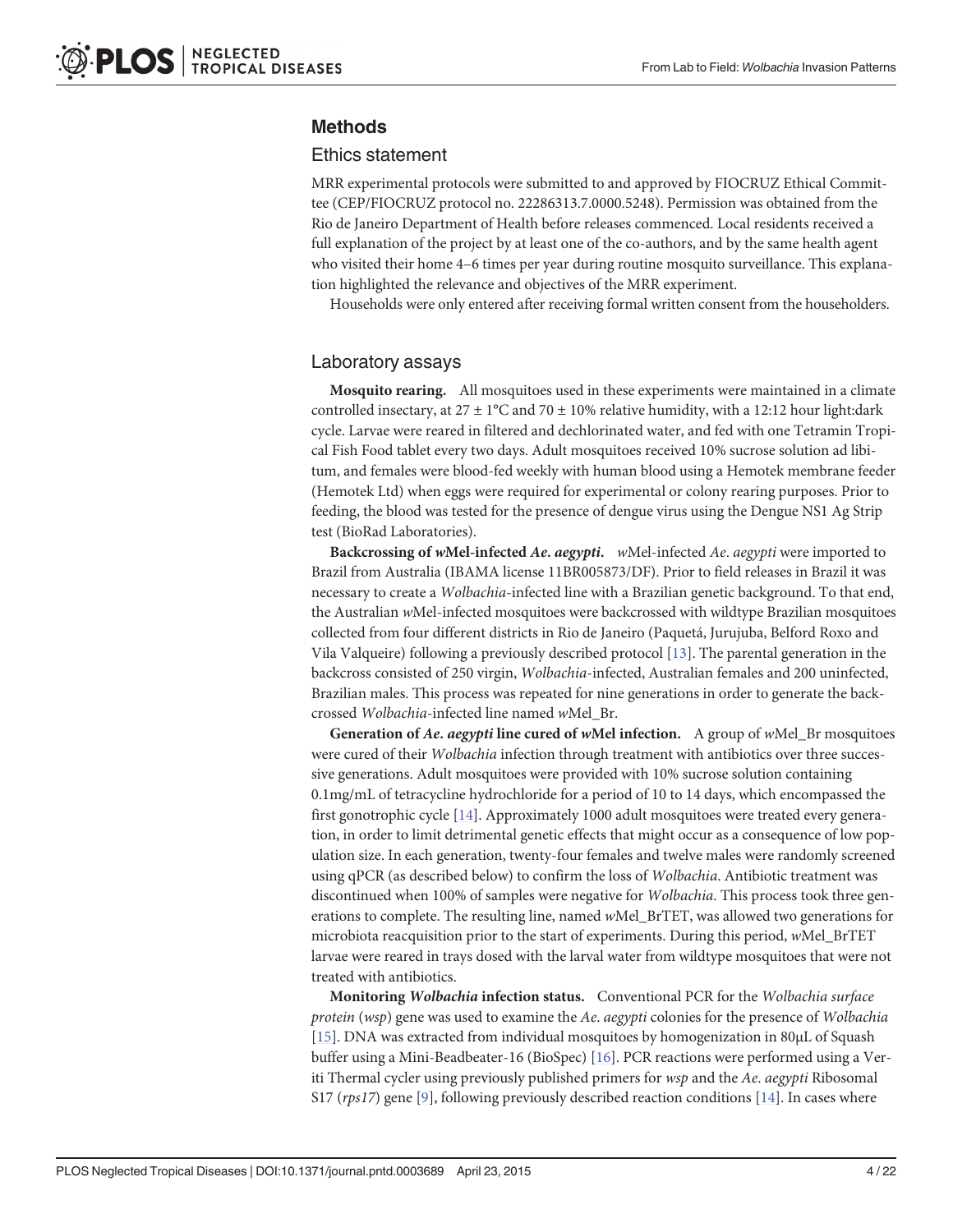<span id="page-4-0"></span>



Fig 1. wMel causes strong cytoplasmic incompatibility in Brazilian Ae. aegypti mosquitoes. Percentage of hatched eggs per female for all potential crosses between wMel-infected Brazilian Ae. aegypti (green) and Wolbachia-uninfected Brazilian Ae. aegypti (black). Each circle represents a single adult female, while the red horizontal lines indicate the median number of hatched eggs for each cross. The cross highlighted in yellow is the incompatible cross and was statistically different from the other three groups, while the two crosses highlighted in blue had significantly different hatch rates according to Dunn's test. These data were pooled from two independent biological replicates. The total number of females ( $n_{\rm e}$ ) and the total number of eggs ( $n_{\rm eggs}$ ) are indicated above each cross.

doi:10.1371/journal.pntd.0003689.g001

the PCR result was unclear, samples were rerun using real-time PCR on a 7500 Real-Time PCR System (Life Technologies). For real-time PCR, crude DNA was extracted from individual mosquitoes according to existing protocols  $[16]$ , and then quantified in duplicate for both  $wsp$ and rps17, using a two-step reaction (Vol. =  $10\mu$ L) using 2X SYBR Green PCR Master Mix (Applied Biosystems) [\[14\]](#page-20-0).

Cytoplasmic Incompatibility and maternal transmission. To determine if wMel caused CI in the Brazilian genetic background, reciprocal crosses were performed between wMel\_Br and wMel\_BrTET lines. In two replicate experiments, 50 male and female pupae from each line were sexed by visual analysis of their terminalia using a stereomicroscope, and then placed in a single cage (each cage representing one of the reciprocal crosses depicted in Fig 1) where they were allowed to mate for five days. On the fifth day, females from all groups were bloodfed for one hour using a Hemotek feeder. At 72 hours post-feeding, thirty females from each group were randomly selected and placed individually in inverted petri dishes containing moist filter paper for oviposition [[17](#page-20-0)]. The total number of eggs laid by each female (fecundity) was counted using EggCounter V 1.0 [[18](#page-20-0)]. The number of hatched eggs from each female (fertility) was counted with the aid of a stereomicroscope. Conventional PCR for the wsp gene (as described above) was used to check the infection status of males and females in all reciprocal crosses. A TaqMan-based assay was used for verification when conventional and SYBR Greenbased real-time PCR results were unclear. In order to evaluate the rate of Wolbachia maternal transmission, females originally used in the cytoplasmic incompatibility experiment described above, had their eggs hatched and their offspring reared and tested for the presence of Wolbachia. Total DNA from larvae, pupae and adults was extracted and then used in the conventional PCR assay for wsp (as described above).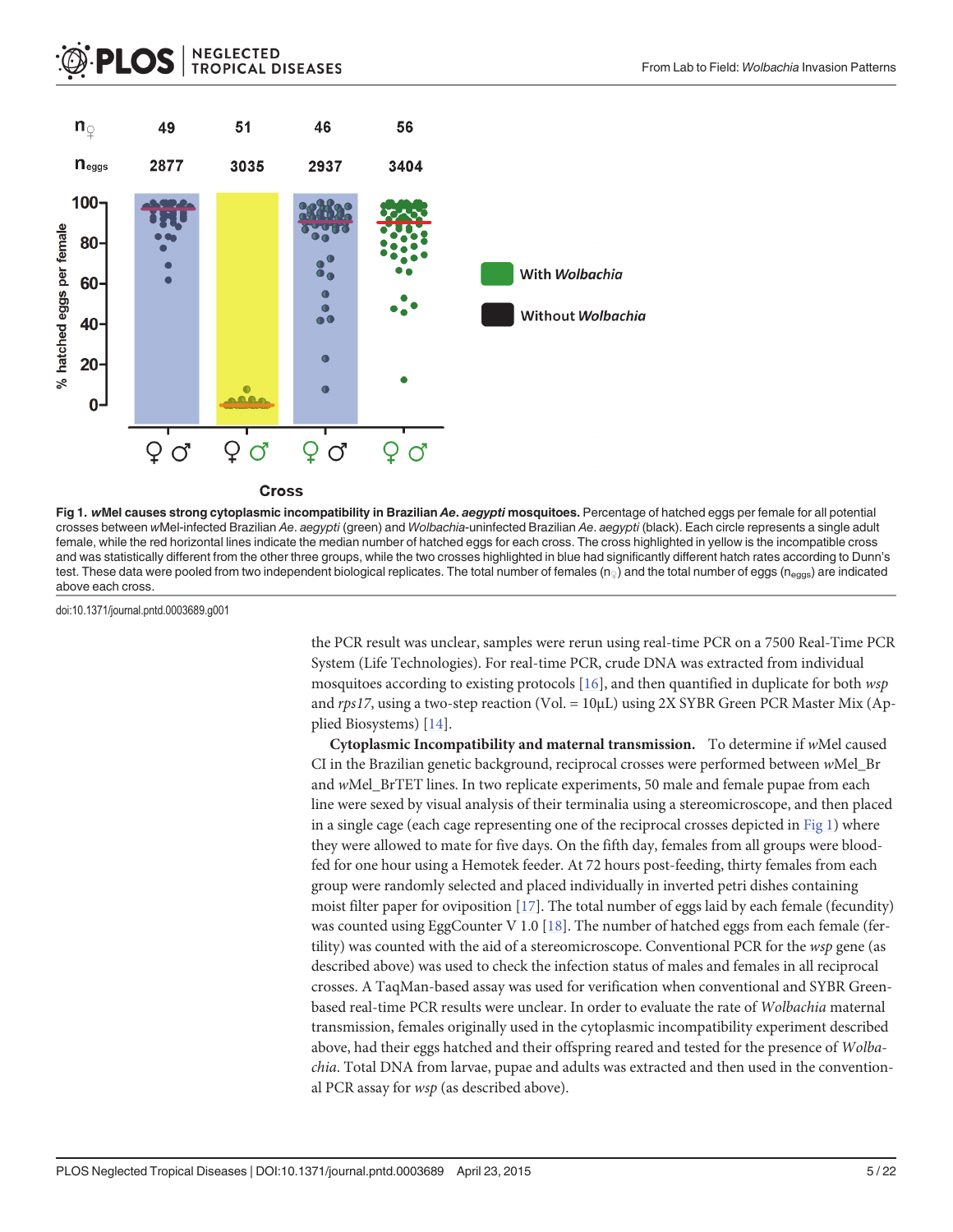#### <span id="page-5-0"></span>Field assays

Study areas. For our field release assays, we selected five distinct field sites in the vicinity of Rio de Janeiro, Brazil. Collectively, these sites are representative of the broad range of sociodemographic and economic conditions found across the city, with each providing a distinct environment for mosquito release (Table 1). Demographic data from all five of the sites were collected from the 2010 Census ([http://censo2010.ibge.gov.br/\)](http://censo2010.ibge.gov.br/). The remaining descriptive data were collected via observation during the field site characterization, and during previous experiments [[19,20](#page-20-0)].

Characteristics of mosquito populations at field sites. Approximately 30 BG-Sentinel traps (Biogents) were deployed at each of the five field sites in order to collect Ae. aegypti females, as a means to estimate the mosquito population size, as well as the species composition at each field site. The traps were checked weekly between October 2012 and October 2014, for a total of 104 weeks of mosquito collection. Each trap was analysed individually. All captured mosquitoes were transported to the laboratory, mosquito numbers were counted and individual mosquitoes were identified down to the species level using taxonomic keys  $[21]$  $[21]$  $[21]$ .

Probability of daily survival. In order to estimate mosquito survival we conducted markrelease-recapture experiments in Jurujuba, a working class area, and Vila Valqueire, a middle class area. Information regarding the probability of daily survival (PDS) from the other three field release was obtained during previous MRR experiments [[19](#page-20-0)[,22\]](#page-21-0). The mosquitoes used in these experiments were the F1 and F2 generations of eggs collected from 40 ovitraps that were deployed at the field sites. These mosquitoes were reared as described above, unless specified below. Wildtype mosquitoes were used in these assays in order to obtain an accurate picture of the fitness of mosquitoes already present at the sites where Wolbachia-infected mosquitoes will be released.

|                                   | <b>Field Site</b>              |                                |                                |                              |                                               |  |
|-----------------------------------|--------------------------------|--------------------------------|--------------------------------|------------------------------|-----------------------------------------------|--|
| <b>Characteristic</b>             | <b>Amorim</b>                  | Jurujuba                       | Tubiacanga                     | <b>Vila Valqueire</b>        | Urca                                          |  |
| Co-ordinates                      | 22°52'29"S; 43°<br>14'54"W     | 22°55'37"S; 43°<br>07'11"W     | 22°47'06"S; 43°<br>13'32"W     | 22°53'17" S: 43°<br>22'20" W | 22°56'43" S; 43°09'42" W                      |  |
| Surrounding<br>environment        | Highways &<br>vegetation       | Guanabara Bay                  | Guanabara Bay                  | Secondary forest             | Sugar Loaf Mountain                           |  |
| Socio-demographic<br>description  | Favela (slum)                  | <b>Working class</b>           | Lower middle class             | Middle class                 | Upper middle class                            |  |
| <b>Paved Streets</b>              | <b>No</b>                      | Partially                      | Partially                      | Yes                          | Yes                                           |  |
| Piped water                       | <b>No</b>                      | <b>No</b>                      | Some                           | Yes                          | Yes                                           |  |
| Garbage collection                | <b>No</b>                      | <b>No</b>                      | Yes                            | Yes                          | Yes                                           |  |
| <b>External water tanks</b>       | Yes                            | Yes                            | Yes                            | Yes                          | <b>No</b>                                     |  |
| Common mosquito<br>habitats       | Water tanks and<br>metal drums | Water tanks and<br>metal drums | Water tanks and<br>metal drums | Water tanks and<br>buckets   | Domestic drains and<br>abandoned plastic pots |  |
| Number of houses                  | 897                            | 399                            | 753                            | 410                          | 1284                                          |  |
| Housing type                      | Very small                     | Small                          | Standard                       | Large $(3-4)$<br>bedrooms)   | Large duplexes (at least 3<br>bedrooms)       |  |
| <b>Inhabitants</b>                | 2992                           | 1196                           | 2425                           | 1423                         | 3212                                          |  |
| Human density<br>(inhabitants/ha) | 1086.03                        | 340.2                          | 165.98                         | 74.17                        | 234.54                                        |  |
| Site size (square<br>blocks)      | 10                             | 6                              | 14                             | 15                           | 13                                            |  |
| Area (ha)                         | 2.755                          | 3.515                          | 1.461                          | 19.185                       | 13.695                                        |  |

doi:10.1371/journal.pntd.0003689.t001

Table 1. Field site characteristics.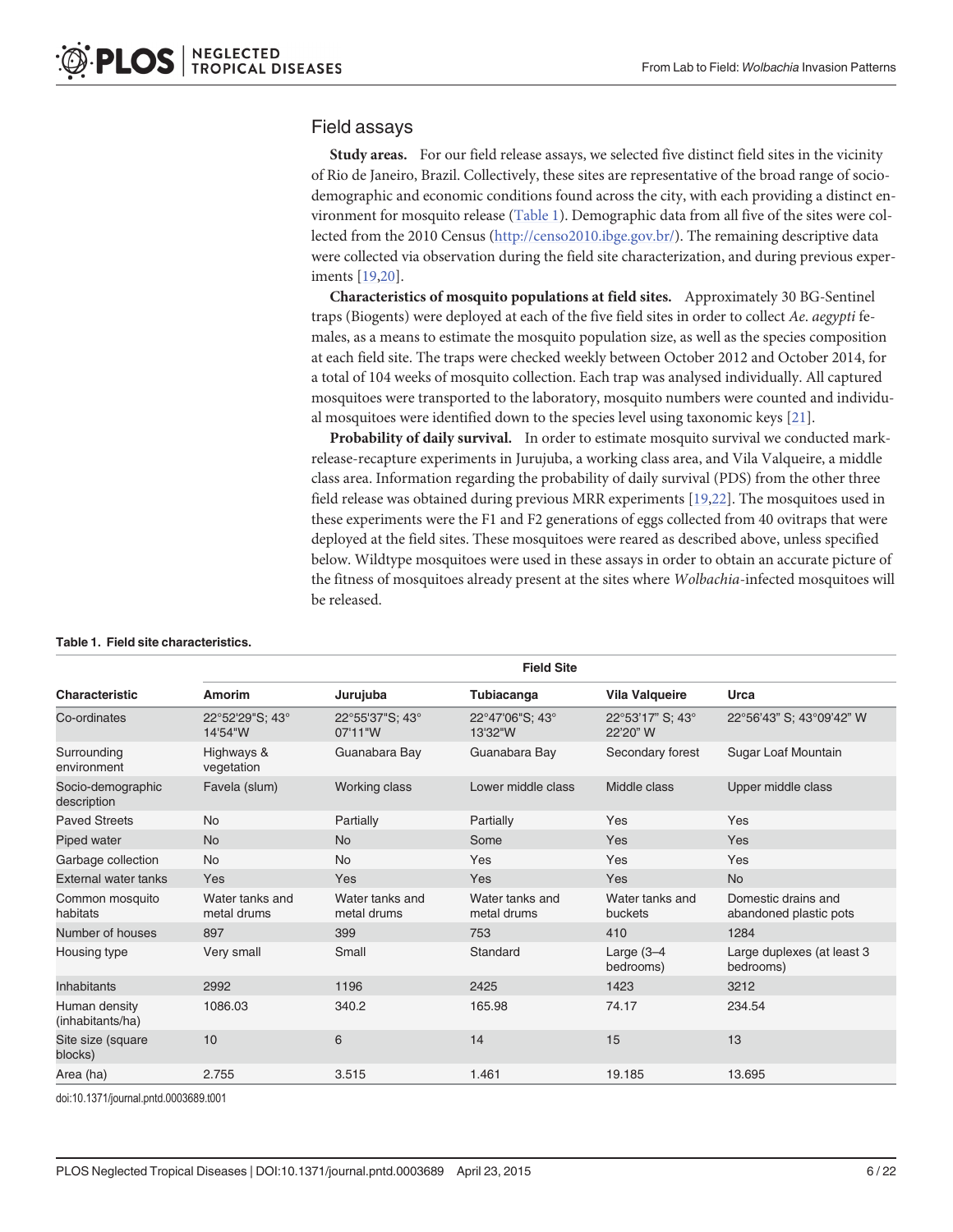<span id="page-6-0"></span>Mark and release. Before each experiment, eggs were divided into two groups, which were hatched 3 days apart to produce two independent cohorts of adult females. Females from one cohort were blood-fed approximately 18h before release (Cohort A), whereas females from the second cohort were released while unfed (Cohort B). The reason for this disparity was to observe potential effects on the PDS due to blood feeding. A greater PDS amongst Cohort A mosquitoes could promote more effective invasion by Wolbachia as the mosquitoes would not need to spend time searching for a host. We sought to assess whether there were any benefits to releasing using this technique. Each cohort was marked with a different colour fluorescent powder (Day-Glo Color Corp.) in small cylindrical cups (12 x 10cm). Females from both cohorts were released into the test sites on the morning of their fourth day post-eclosion (between 8:00 AM and 9:00 AM), 1h after powder application. Mosquitoes were released outside of the houses at the field sites, with an average of 4.2 mosquitoes/house released in Vila Valqueire and 7.5 in Jurujuba.

Recapture. Marked females were captured with CDC backpack aspirators (John W. Hock), and sticky traps [\[20\]](#page-20-0). Captures started one day after mosquito release. Fifteen houses were randomly selected per day for backpack aspiration. Collections were completed within 15–20 mins for each house. The entire property, inside and outside, was aspirated. If the house in question had a backyard or garden, mosquitoes in that area were also collected, but only within the limits of the property. Sticky traps were installed in 15 randomly selected houses. These were monitored daily for the presence of dust-marked females, throughout the course of the assay. Occasionally, aspiration was conducted in the same house where a sticky trap was installed. Daily captures were conducted by nine consecutive days. Captured mosquitoes were examined and sorted by cohort/powder type under UV light ([S1 Table\)](#page-19-0).

Climatic conditions during MRR assays. The Climate in Rio de Janeiro is characterized by a dry winter (May–August) and a wet summer season (November–March). MRR experiments were performed during September (Vila Valqueire) and November (Jurujuba). During the thirteen days of fieldwork (one day to release and twelve of capturing marked mosquitoes), we registered a mean temperature of  $25.7 \pm 4.8$ °C, 6.8 mm rainfall, mean relative humidity of 64.54% and an average wind speed of 1.67m/s in Vila Valqueire. While in Jurujuba there was a mean temperature of  $24.7 \pm 2.6$ °C, 55.8mm total rainfall, mean relative humidity of 81.88%, and an average wind speed of 2.31m/s. Air temperature and precipitation data for these periods were recorded every hour and were obtained from meteorological stations located less than 10km away from the two study areas.

Survival rate analysis. PDS for each of the two cohorts was estimated by fitting two models, the first being exponential [[23](#page-21-0)], and the second, nonlinear [\[24\]](#page-21-0). From these models we derived two values: the average life expectancy (ALE), defined as 1/–loge PDS, and longevity, defined as  $PDS^{10}$  (where 10 is the estimate of the duration of the extrinsic incubation period for dengue in days given the temperature of the field sites) [[25\]](#page-21-0), which gave us the expected proportion of mosquitoes surviving long enough to transmit dengue virus. We fit both models to our data, using linear and nonlinear least squares standard procedures using R version 3.0.1 [\[26](#page-21-0)].

#### Modelling the invasive potential of wMel in the five field sites

Abundance estimation. We used a logistic regression model based on a Lincoln type index to estimate the size of the Ae. aegypti population at each of the five field sites. This model incorporated the PDS estimations calculated from the MRR experiments and also demographic data from each field site (using two parameters; (1) the number of premises, and (2) number of inhabitants). The number of captures of marked mosquitoes (observations) was modeled as a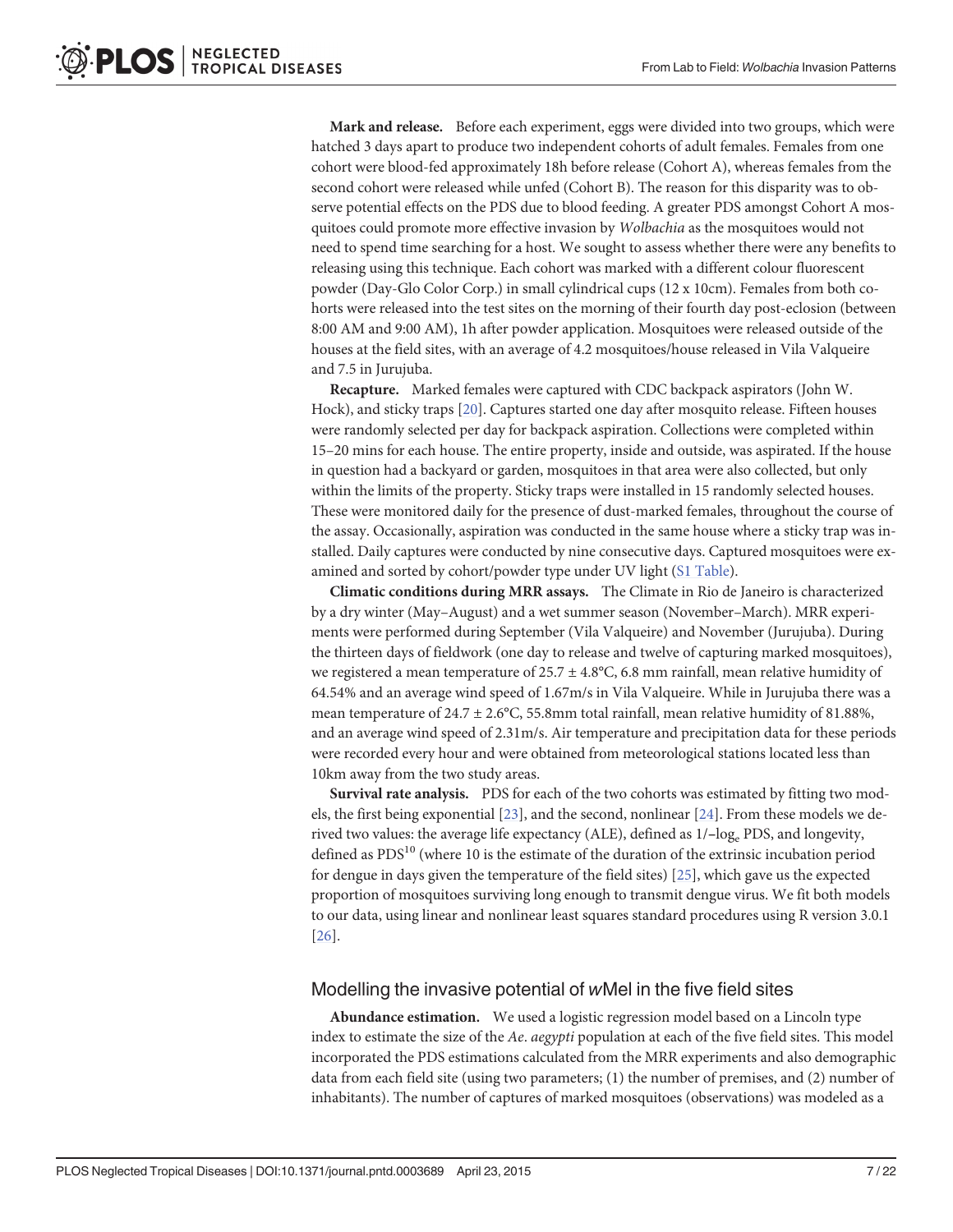<span id="page-7-0"></span>binomial variable " $y_i \sim Bin(N_i, p_d)$ ", where " $p_d$ " is the probability of capture, and " $N_i$ " is the number of mosquitoes released at each site. We assumed that the probability of capture in the MRR experiments varied depending on each site's conditions, namely the number of people living in each area (hpopsize) and the number of premises in the area (premises), as represented by a logistic model:

$$
logit(p_d) \sim k_0 + k_1 \times premiss + k_2 \times hpopsize
$$

where "logit" represents a logistic function. The coefficient  $k_0$  describes the proportion of the mosquito capture rate that is associated with intrinsic characteristics of the type of trap used. The coefficients  $k_1$ , and  $k_2$  indicate the weighting of each of the two variables (number of premises and human population size) indicating the extent to which each variable influenced the probability of mosquito capture. These coefficients were estimated using the GLM framework in the R statistical platform. These two variables were included in the model because they both had a statistically significant influence on the likelihood of mosquito capture (at the 95% significance level), and because a two-variable model was a better fit for our MRR data, than compared to models that included additional variables (geographical area, human density). These other variables did not have a significant effect on mosquito capture. This type of modeling approach differs to the more traditional use of a Lincoln Peterson estimation, which considers all variables for each site as a single coefficient. Although there were clear landscape heterogeneities between the sites, the recapture protocol we used was identical, which meant that the significance of these parameters could be estimated using logistic regression [[27](#page-21-0)]. The estimate of mosquito abundance at each field site was described by the relationship between the average number of mosquitoes collected each week and their recapture probability. These values were derived from the model and adjusted for weekly differences, and then used to represent the carrying capacity of each site in the mathematical models used to examine wMel invasion (see below).

Invasion analysis. In order to study the spread of Wolbachia into the five field sites, we used models based on ordinary differential equations (ODE) [[28](#page-21-0)] to mathematically describe the dynamics of the invasive potential of the wMel strain. The models simulated 12 weekly releases of a group of wMel-infected mosquitoes into each of the field sites (the size of this group varied in order to determine the number of mosquitoes required for successful spread), and then described changes to the proportion of Wolbachia-infected individuals in the total mosquito population over time. We assumed that the female-to-male ratio was equal for both populations [\[28](#page-21-0)]. These models incorporated parameters derived from our phenotypic characterization of wMel-infected Brazilian mosquitoes, and characteristics of the local mos-quito population at each field site [\(Table 2\)](#page-8-0). In this model Wolbachia infection imposed a fitness cost, increasing the mortality of infected individuals [[11](#page-20-0)].

The two ODE were as follows:

$$
\frac{dI}{dt} = v.b.I - \frac{b(1+s)I(I+U)}{K}
$$

$$
\frac{dU}{dt} = b.f. \ \left( U + (1 - v)I \right) - \frac{b \ \left( I + U \right)U}{K}
$$

Where  $Eq1$  describes the wMel-infected population, and  $Eq2$  the-uninfected, wildtype population. The variables I and U respectively describe the number of infected and uninfected individuals. The equations contained several parameters describing the release and spread of Wolbachia. v—the vertical transmission rate of wMel. b—the recruitment rate  $(b=\log(1+\alpha)p)$ , where  $\alpha$  is the mean number of eggs laid, and  $p$  is the probability that any given egg would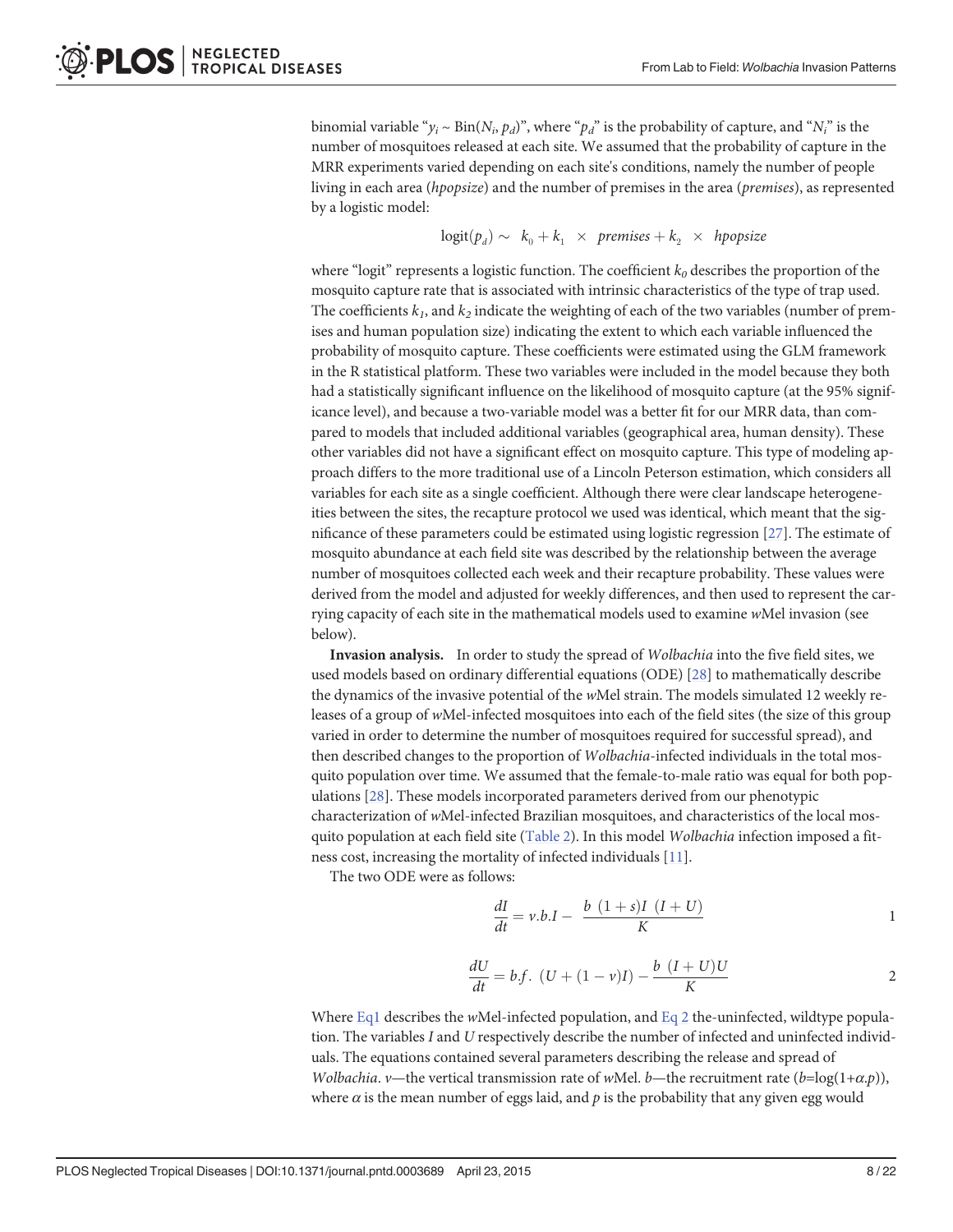| <b>Field Site Characteristics derived from MRR experiments</b> |                       |                               |          |             |        |
|----------------------------------------------------------------|-----------------------|-------------------------------|----------|-------------|--------|
|                                                                | <b>Vila Valqueire</b> | Tubiacanga                    | Jurujuba | <b>Urca</b> | Amorim |
| Number of mosquitoes released                                  | 1730                  | 4572                          | 3000     | 1750        | 4220   |
| Number of recaptured mosquitoes                                | 98                    | 478                           | 93       | 171         | 512    |
| Weekly Probability of capture                                  | 0.0264                | 0.0661                        | 0.0214   | 0.0572      | 0.0696 |
| Carrying capacity (K)                                          | 9705                  | 2993                          | 8499     | 2518        | 1084   |
| Probability of daily survival (PDS)                            | 0.73                  | 0.73                          | 0.81     | 0.65        | 0.93   |
| ODE Model parameters used in wMel invasion scenarios           |                       |                               |          |             |        |
| Parameter                                                      |                       | Symbol                        |          | Value       |        |
| Probability of cytoplasmic incompatibility                     |                       | C                             |          | 0.9951      |        |
| Probability of eggs developing to adulthood                    |                       | р                             |          | 0.02        |        |
| Egg output rate                                                |                       | $\alpha$ (day <sup>-1</sup> ) |          | 60          |        |
| Probability of vertical transmission of wMel                   |                       | V                             |          | 0.96, 0.99  |        |
| Life shortening rate of wMel                                   |                       | $\mbox{\textsc{s}}$           |          | 0.10, 0.33  |        |

#### <span id="page-8-0"></span>[Table 2.](#page-7-0) Field site mosquito population characteristics & model parameters.

The number of uninfected mosquitoes was estimated from data from field experiments. The probability of eggs developing to adulthood was derived from the field data, including PDS estimates. All other data were derived from laboratory experiments

doi:10.1371/journal.pntd.0003689.t002

result in a live adult mosquito. The value for  $p$  was derived from the PDS data from each field site. s—the life shortening effect associated with wMel infection. K—the carrying capacity of the mosquito population at each field site, as calculated using the logistic regression models. f—the cost of CI in the uninfected population,  $f = 1 - \frac{cI}{(I+U)}$ , where c is the rate of CI.

For each site, we considered scenarios involving changes to the maternal transmission rate and decreased longevity resulting from wMel infection in order to determine their effect on the likelihood of Wolbachia spreading to infect all mosquitoes in the area. We then considered changes to the number of Wolbachia-infected mosquitoes released each week, in order to determine the optimal release strategy at each site.

## Data analysis

The CI data were analysed using Kruskal-Wallis one-way analysis of variance, followed by pairwise comparison using Dunn's tests, and fecundity data were compared using Mann-Whitney U-tests. Differences in survival rates between the field sites were evaluated using exponential and non-linear models. Exponential models have traditionally been used to estimate Ae. aegypti survival but these possesses two fundamental drawbacks; they assume a priori that mosquito mortality does not vary with increasing age, and do not account for the removal of mosquitoes from the population during the recapture process. Consequently, we utilised a non-linear survival model, which incorporated a correction for the removal of individuals [[24](#page-21-0)]. All results were analysed through GraphPad Prism version 5.03 for Windows (GraphPad Software, CA, ([www.graphpad.com\)](http://www.graphpad.com/), or using R 3.0.1 software [[26](#page-21-0)].

## **Results**

## CI and fecundity

Reciprocal crosses between the wMel\_Br and wMel\_BrTET mosquito lines revealed strong cytoplasmic incompatibility due to the presence of wMel in Ae. aegypti mosquitoes with a Brazil-ian genetic background [\(Fig 1\)](#page-4-0). A CI rate of 99.51% was observed when uninfected females were crossed with infected males (the "incompatible" cross), where only 15 of 3035 eggs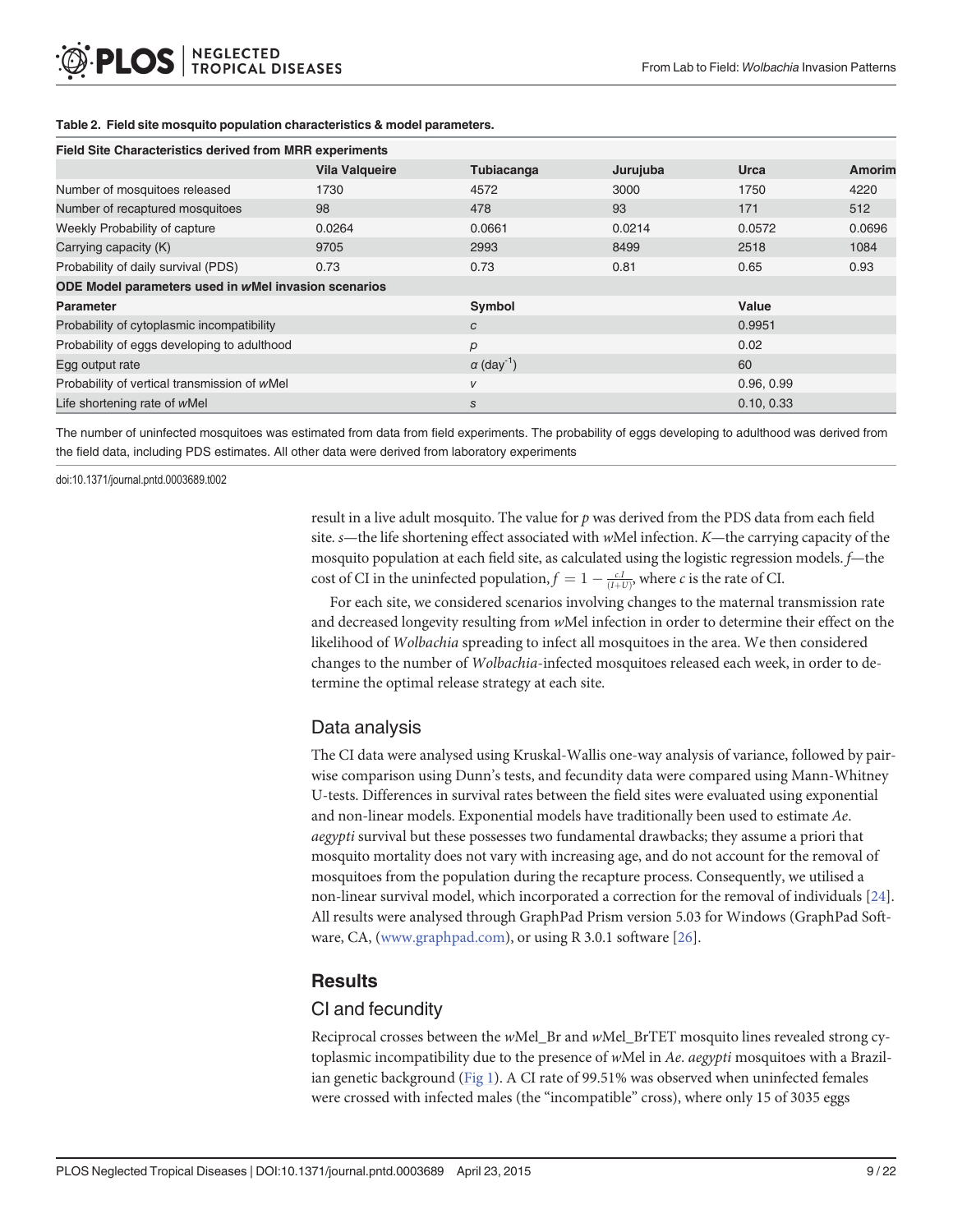## **NEGLECTED TROPICAL DISEASES**





doi:10.1371/journal.pntd.0003689.g002

hatched, a significantly lower proportion than what was observed in the other crosses (Kruskal-Wallis,  $H = 124.1$ ,  $df = 3$ ,  $P < 0.0001$ ). Conversely, the median percentage egg hatch per female in the other three "compatible" crosses ranged between 90.3 and 96.9%. Additionally, the cross between infected females and uninfected males resulted in a higher number of hatched eggs compared to the cross between uninfected females and uninfected males (Mann-Whitney U test,  $U = 603.5$ ,  $df = 1$ ,  $P < 0.0001$ ). All females involved in the three compatible crosses laid at least one viable egg, indicating that they all had mated successfully. Although there was slightly higher fecundity in crosses involving wMel-infected females, there were no significant statistical differences between the four experimental crosses (Fig 2; Kruskal-Wallis,  $H = 4.141$ ,  $df = 3, P = 0.2466$ .

### Maternal transmission rate

All adult wMel\_Br females that were involved in the first replicate of the CI experiments were screened for Wolbachia infection using qPCR, with a 100% infection rate observed. The resulting progeny from these mosquitoes were also screened for Wolbachia to provide an estimate of the maternal transmission rate in the Brazilian genetic background. Overall, 757 larvae, pupae and adult mosquitoes were screened. Of these, 725 were infected and 32 were uninfected, which implied a 96% maternal transmission rate of wMel, in Brazilian Ae. aegypti mosquitoes. This experiment was then repeated using the progeny from the second CI experiment. This time only adult mosquitoes were screened for Wolbachia, and 239 of 239 samples were identified as positive, indicating a 100% maternal transmission rate.

## Mosquito population characteristics at field sites

Over the course of the two-year collection period we collected a total of 181,937 wild mosquitoes across the five field sites; 82,316 of these were Ae. aegypti, 2,867 were Aedes albopictus and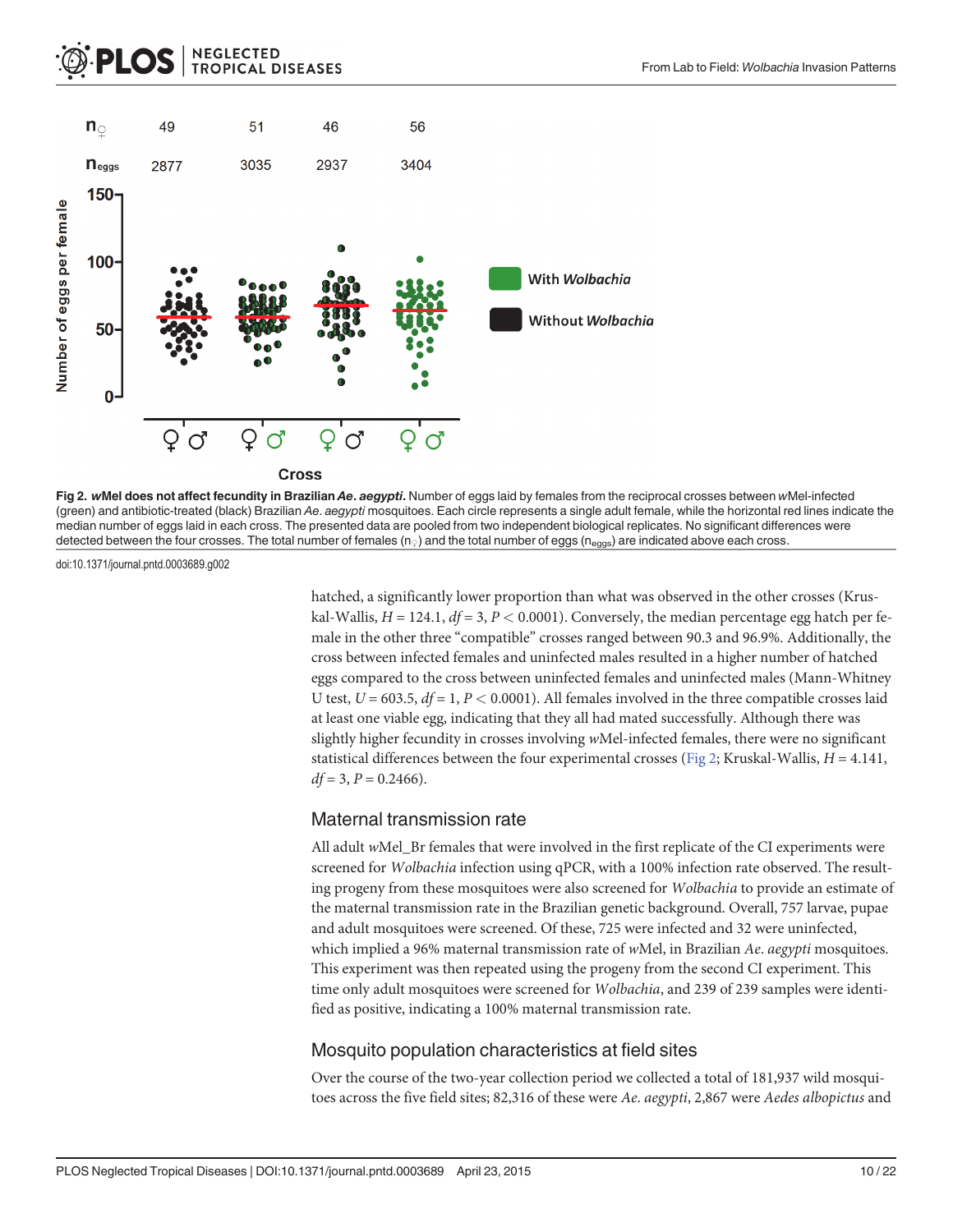| <b>Field site</b>   | Total Ae. aegypti collections | Mean weekly collection ± SD |
|---------------------|-------------------------------|-----------------------------|
| Vila Valqueire      | 26625                         | $256 \pm 74.3$              |
| Tubiacanga          | 20582                         | $197.9 \pm 55.8$            |
| Jurujuba            | 18915                         | $181.8 \pm 66.3$            |
| Urca                | 14985                         | $144.1 \pm 40.6$            |
| Amorim <sup>*</sup> | 1209                          | 75.5± 28.37                 |
|                     |                               |                             |

<span id="page-10-0"></span>

| Table 3. Ae. aegypti collection data from field sites. |  |  |
|--------------------------------------------------------|--|--|
|                                                        |  |  |

\*Collection period only 16 weeks

doi:10.1371/journal.pntd.0003689.t003

96,754 were Culex quinquefasciatus. We observed differences in the mean weekly number of mosquitoes captured between the sites (Table 3). The highest numbers of collected mosquitoes were obtained from Vila Valqueire, the middle class area, where 6043 more mosquitoes were collected than in Tubiacanga, the lower middle class area, which had the next highest number collected. Aside from the slum, Amorim, where the collection period was shorter than for the other sites, total collections were the lowest in Urca, the upper-middle class area. Mean (SD) weekly Ae. aegypti collections were the highest in Vila Valqueire (256  $\pm$  74.3), almost double that of Urca (144.1  $\pm$  40.6), which had the lowest collection rate.

## MRR rate

During the MRR assay, a total of 1,730 Ae. aegypti females were released in Vila Valqueire. Daily captures occurred for 9 consecutive days after the initial release. A total of 98 marked females were collected during this period for a recapture rate of 5.66%. Of these, 67 (68.4%) were captured with backpack aspirators, while the remainder were recovered from sticky traps. In Jurujuba, 3,000 Ae. aegypti females were released, with collections again occurring daily for 9 days post-release. We collected 95 marked mosquitoes, corresponding to a recapture rate of 3.17%. Of these, 44 (46.3%) were collected using backpack aspirators, and 51 (53.7%) in sticky traps. The overall recapture rate was much higher for Vila Valqueire than for Jurujuba (Table 4). In Vila Valqueire we observed very similar recapture rates for both Cohorts, however for Jurujuba the recapture rate of Cohort A, where mosquitoes were blood fed prior to release, was almost twice that of Cohort B (Table 4).

| Table 4. Recapture rate and longevity of <i>Ae. aegypti</i> females released in Vila Valqueire and Jurujuba. |  |
|--------------------------------------------------------------------------------------------------------------|--|
|                                                                                                              |  |

|                                | <b>Vila Valqueire</b> |                 |                   | Jurujuba        |                 |                   |
|--------------------------------|-----------------------|-----------------|-------------------|-----------------|-----------------|-------------------|
|                                | <b>Cohort A</b>       | <b>Cohort B</b> | <b>Cohort A+B</b> | <b>Cohort A</b> | <b>Cohort B</b> | <b>Cohort A+B</b> |
| Number of released females     | 530                   | 1200            | 1730              | 900             | 2100            | 3000              |
| Recapture rate (%)             | 5.47                  | 5.58            | 5.66              | 4.56            | 2.47            | 3.10              |
| PDS by exponential method      | 0.804                 | 0.721           | 0.727             | 0.731           | 0.839           | 0.808             |
| PDS by non-linear method       | 0.819                 | 0.739           | 0.745             | 0.744           | 0.844           | 0.815             |
| Interval of survivorship       | $0.77 - 0.86$         | $0.69 - 0.80$   | $0.71 - 0.78$     | $0.68 - 0.82$   | $0.78 - 0.91$   | $0.78 - 0.85$     |
| Average life expectancy (days) | $3.83 - 6.63$         | $2.69 - 4.46$   | $2.86 - 3.96$     | $2.59 - 4.95$   | 7.43-10.66      | $4.07 - 6.11$     |

Mosquitoes were either blood-fed (Cohort A) or starved (Cohort B) prior to release.

doi:10.1371/journal.pntd.0003689.t004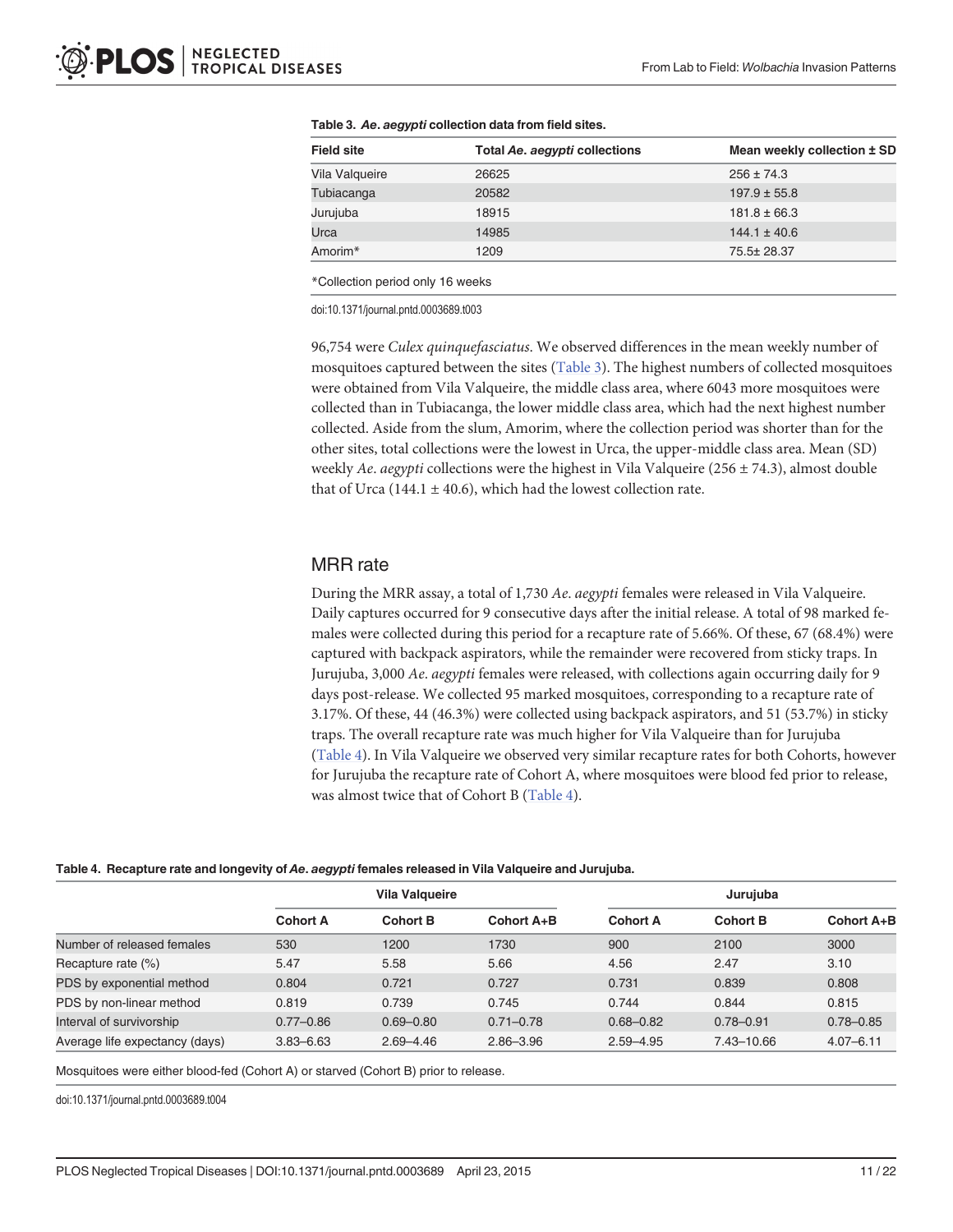## <span id="page-11-0"></span>Daily survival rates and longevity estimates

We used the MRR data to create two models, a non-linear model and an exponential model, in order to estimate the PDS of the two mosquito cohorts that were released at each of the two field sites. The non-linear model provided higher estimates of PDS than the exponential model. This was expected because that model corrects for the removal of mosquitoes collected over previous days [\(Table 4\)](#page-10-0). Mosquitoes released in the Jurujuba had a higher overall survival rate than those released in Vila Valqueire (Student's t test,  $t = 6.75$ ,  $df = 1$ ,  $P < 0.001$ ). At the latter site, mosquitoes released soon after blood-feeding (Cohort A) had a better survival rate, with the PDS 10.27% higher than for those released under conditions of starvation (Cohort B) [\(Table 4\)](#page-10-0). However, we observed the opposite pattern in Jurujuba, where the PDS of Cohort B was 13.76% higher than that of Cohort A. We observed variation in estimates of average life expectancy (ALE) between the two field sites, and between the different cohorts released at the same sites. Regardless of the pre-release feeding regime, the expected lifespan of mosquitoes released in Jurujuba was higher than those released in Vila Valqueire, as evidenced by a two-day difference in the ALE upper limit estimate.

## Likelihood of successful wMel invasion at field sites

We used statistical models based on logistic regression that incorporated data from the MRR experiments to estimate the average Ae. aegypti population size at each of our five field sites [\(Table 2\)](#page-8-0). The highest estimate of abundance was obtained in Vila Valqueire, with Jurujuba having the second largest population of mosquitoes. The estimated Ae. aegypti population size at the other three sites was three to four times smaller than either Jurujuba or Vila Valqueire.

We then used mathematical models based on ordinary differential equations in order to simulate the spread of wMel-infected Ae. aegypti at each of the five field sites. These models incorporated parameters that were determined from the laboratory experiments and the abundance values derived from the MRR experiments ([Table 2\)](#page-8-0). In these models, only the variables of human population size and number of houses were significant predictors. The geographical area and density of inhabitants had no effect. We then compared the effects of different maternal transmission rates and life-shortening levels on the ability of the mosquitoes to spread. The initial scenario assumed a 96% rate of maternal transmission of wMel, and life shortening of 10% associated with infection [[7](#page-20-0)]. We considered scenarios where the numbers of wMel-infected female mosquitoes released each week varied between 200 and 400 [\(Fig 3\)](#page-12-0). For all five sites, a release number of 200 mosquitoes led to Wolbachia becoming established in Amorim, Tubiacanga and Urca inside of 50 days. A release size of 300 was sufficient for the Wolbachia infection frequency to reach 100% within 100 days in Jurujuba. For Vila Valqueire the release of 400 female mosquitoes per week was required for complete invasion, and this occurred inside of 100 days.

Next, we examined a scenario where the life shortening associated with wMel was greater than expected—increasing from 10% to 33%. Under these conditions the number of mosquitoes required for weekly release increased dramatically ([Fig 4](#page-13-0)). In both Urca and Tubiacanga, the required number was 900 females, with a 100% infection rate being reached inside 50 and 100 days respectively at the two sites. For Jurujuba and Vila Valqueire, which had a greater natural abundance of Ae. aegypti, the release number required was 1500 and 2000 females respectively, and in both cases, Wolbachia was predicted to spread to all mosquitoes inside 100 days. In Amorim, the increased mortality rate had no effect on the number of mosquitoes required, with a 100% infection rate occurring within 50 days under a release regime of 200 or 300 mosquitoes.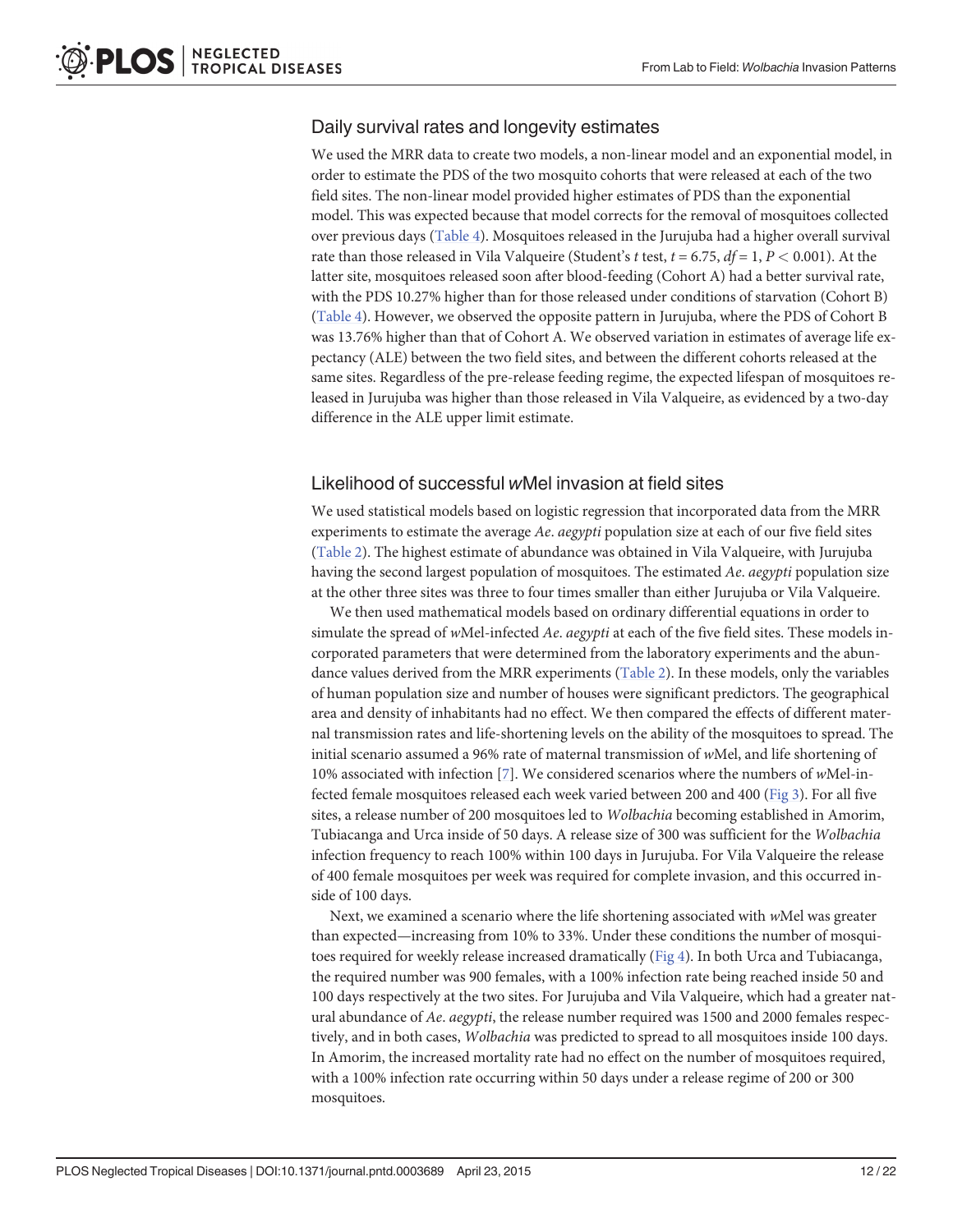<span id="page-12-0"></span>

[Fig 3. M](#page-11-0)odeling the invasive potential of wMel at different field sites. Models of the invasive potential of wMel at the five different field sites based on ordinary differential equations assuming a maternal transmission rate of 96% and a longevity cost of 10%. Each plot shows the changes to the total number of Wolbachia-infected (solid lines) and—uninfected (dashed lines) mosquitoes (y-axis) in the population over time (x-axis), during the course of a Wolbachia invasion involving 12 weekly releases of different sized cohorts of infected mosquitoes. When Wolbachia becomes fixed the size of the uninfected population decreases to zero. Red lines depict a weekly release of 200 Wolbachia-infected females, which was sufficient for wMel to spread to infect all mosquitoes in Amorim, Tubiacanga, and Urca. Blue lines depict a release of 300 females, which led to successful invasion at all sites except Vila Valqueire, which required 400 females per week (black lines). The differences in the number of mosquitoes at each site reflect the Ae. aegypti abundance derived from experimental data.

doi:10.1371/journal.pntd.0003689.g003

We then considered the effect of a higher maternal transmission rate (99%) for both of the above scenarios. When life shortening was 10%, the increased maternal transmission rate had no effect on the spread of Wolbachia at Tubiacanga or Urca [\(S1 Fig](#page-19-0)). For Amorim, the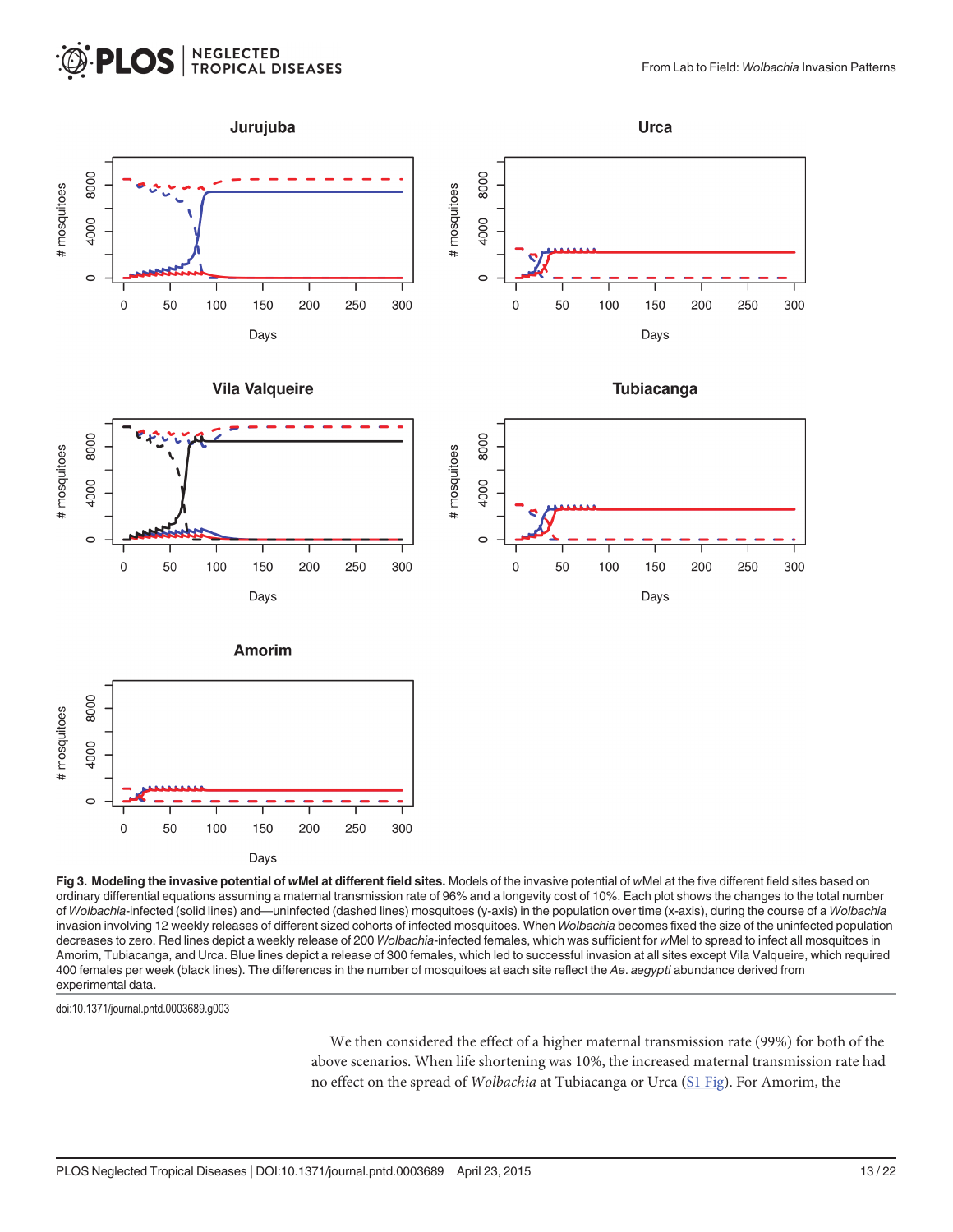<span id="page-13-0"></span>

[Fig 4. T](#page-11-0)he effect of a stronger life shortening on the invasive potential of wMel. Models depict the invasive potential of wMel with a higher than expected life shortening effect (33% rather than 10%). Each plot shows the changes to the total number of Wolbachia-infected (solid lines) and—uninfected (dashed lines) mosquitoes (y-axis) in the population over time (x-axis), during the course of a Wolbachia invasion involving 12 weekly releases of different sized cohorts of infected mosquitoes. In this scenario far greater numbers of released mosquitoes were required for Wolbachia to reach 100% infection (than for a 10% life shortening effect), and these numbers differed greatly between sites. In Jurujuba, stable infection occurred after weekly releases of 1500 mosquitoes (blue lines), but not 900 (red lines). In Urca, invasion occurred with 900 mosquitoes (blue), but not 200 (red). For Tubiacanga, a release number of 900 mosquitoes was also sufficient to lead to a 100% infection (blue), but 300 was not (red). In Vila Valqueire, releases of 900 mosquitoes was insufficient (red), and 2000 mosquitoes per week were required (blue). In Amorim, releases of both 200 (red) and 300 (blue) mosquitoes led to all mosquitoes becoming infected.

doi:10.1371/journal.pntd.0003689.g004

decreased fitness cost led to equivalent invasion profiles with either 200 or 300 females per week. However, at both Jurujuba and Vila Valqueire, the number of released mosquitoes required to achieve stable infection was decreased, and the time to achieve a stable infection was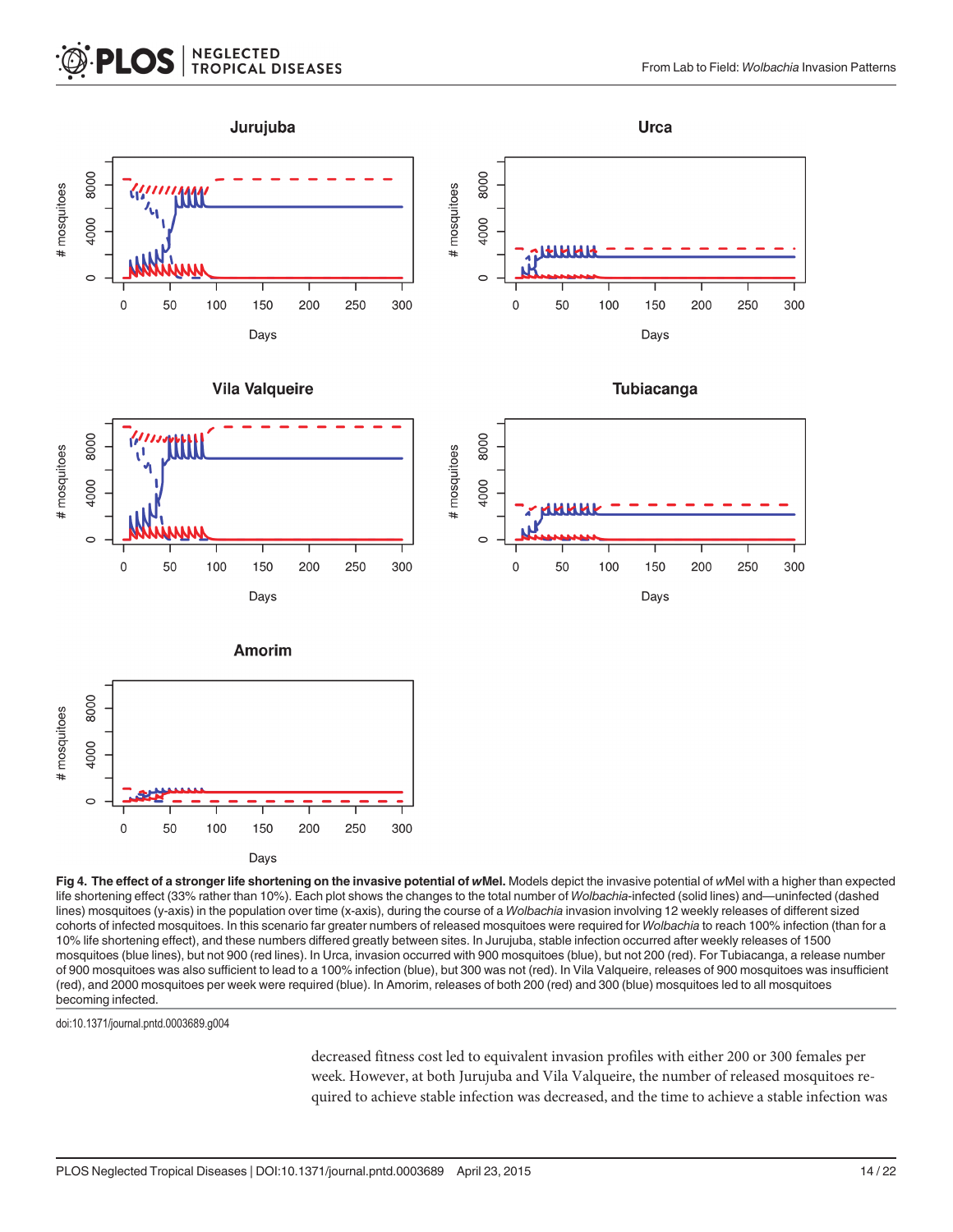<span id="page-14-0"></span>shorter. When life shortening was increased to 33%, the increased maternal transmission did not affect the release dynamics at any of the field sites, with cohorts of similar size to those at the lower maternal transmission rate required to increase the frequency of Wolbachia infection [\(S2 Fig\)](#page-19-0).

## **Discussion**

## Characterisation of wMel infection in Brazilian Ae. aegypti

The use of Wolbachia to control dengue transmission represents a novel and promising method of mosquito biocontrol. Although the technique is still in early-stage field trials and restricted to small or isolated areas in a handful of countries, the scope and scale of these trials will inevitably expand. Releases of Ae. aegypti infected with the wMel Wolbachia strain have recently commenced in Brazil, where regulatory agencies provided approval for releases at four isolated sites through 2016 (these being four of the field sites examined in this article, with the exception of Amorim). Given that there could potentially be great variability in the conditions present at these sites, it is important to understand how differences in physical characteristics, human population demographic factors, and local mosquito population characteristics between these sites might affect the likelihood of successful invasion by Wolbachia. If there was such an effect, it would necessitate that key components of the release process (e.g. mosquito release numbers, number of release points, release period length) be tailored to individual release sites.

For Wolbachia to successfully invade in a given area, the infected mosquitoes must display a high level of cytoplasmic incompatibility [\[5](#page-20-0)]. This would compensate for imperfect maternal transmission of Wolbachia and any detrimental effects on host fitness resulting from infection, if either of those things were to occur  $[29]$ . In the case of the Brazilian releases, it was first necessary to transfer the wMel strain to mosquitoes with a Brazilian genetic background. Our results indicated that near-complete cytoplasmic incompatibility occurred when infected males mated with uninfected females. This would provide infected mosquitoes with a large reproductive advantage over uninfected mosquitoes in a mixed population, as might occur during a field release. Interestingly, we observed that egg viability was higher when uninfected males mated with uninfected females than with Wolbachia-infected females. This suggests that there may be a small cost associated with wMel infection that lead to reduced egg viability. When mated with uninfected males, the majority of Wolbachia-infected females displayed an egg hatch level that was comparable to that produced by matings of uninfected males and females, while a small group of these infected females laid eggs with greatly reduced viability. It is possible that this group of females all had higher than normal levels of Wolbachia, as this can lead to more extreme phenotypes in the host [[30](#page-21-0)].

Fecundity is an important life-history trait in invertebrates, and is also important for Wolbachia-based control strategies, as higher fecundity will promote a more rapid spread of the bacterium [\[31](#page-21-0)]. In our experiments, we observed no significant difference in fecundity levels due to the presence of the wMel infection, which suggests that there will be no fitness impact on this trait due to infection. This was similar to what was observed in wMel-infected Ae. aegypti with an Australian genetic background [\[7](#page-20-0)].

In one of two experiments, we detected a lower rate of  $w$ Mel maternal transmission in the Brazilian genetic background than what has previously been described (96% as opposed to 100% in the other experiment) [[6,7\]](#page-20-0). Loss of transmission efficiency can be associated with environmental factors like high temperature  $[32]$  $[32]$ , or with the host genetic background  $[33]$  $[33]$  $[33]$ . Given the consistency of laboratory temperatures, a difference due to the change in host genetics represents a more plausible scenario. Another potential explanation could be due to the Ae.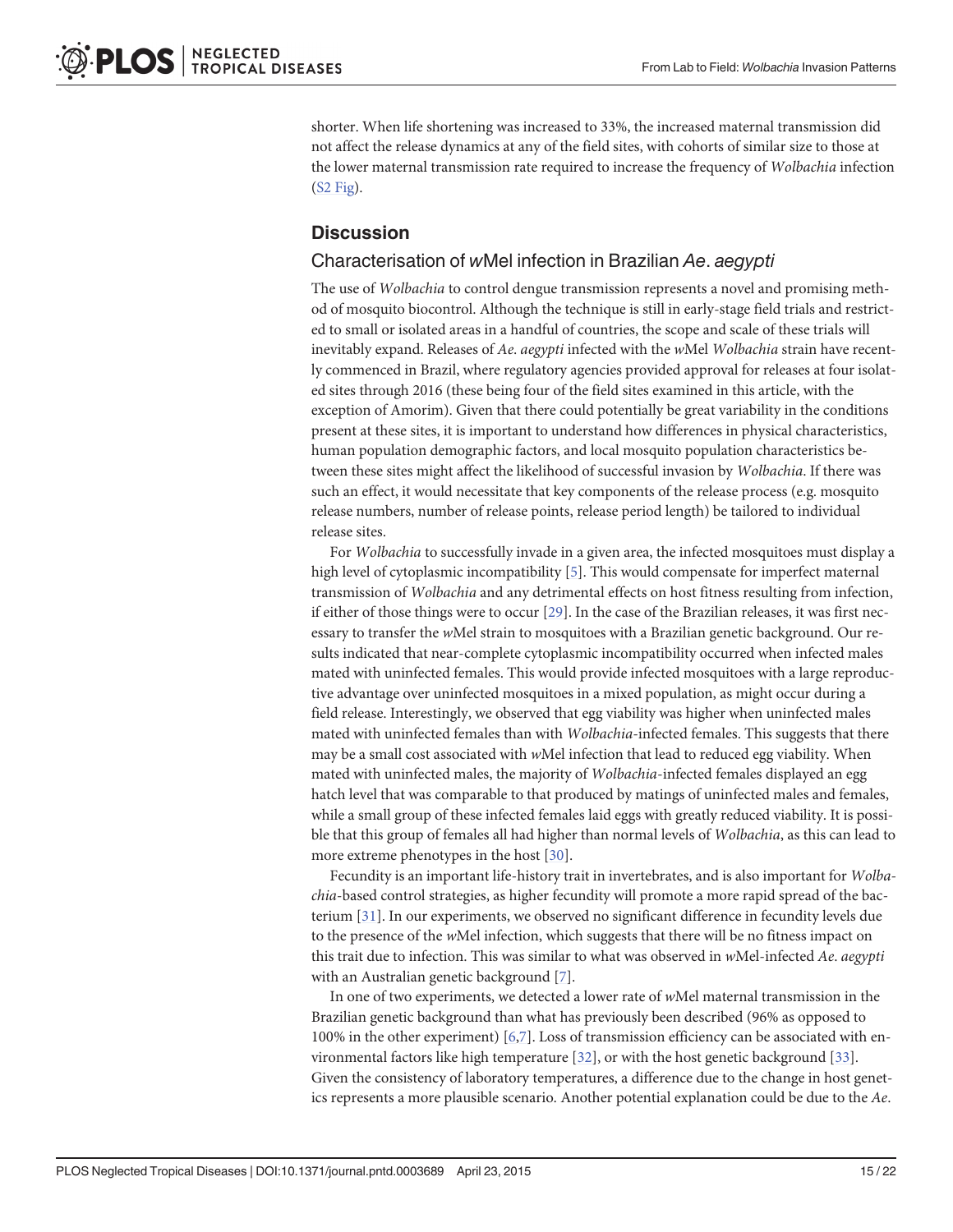<span id="page-15-0"></span>aegypti-Wolbachia relationship, which is still rather novel from an evolutionary point of view. Consequently, we would expect a stronger host immune response to Wolbachia [[34,35](#page-21-0)], which could potentially promote the loss of infection in some individuals [[36](#page-21-0)]. This could occur if the immune response of Brazilian mosquitoes to Wolbachia is different to that of other clades. It is also possible that the maternal transmission rate could have been underestimated, and some of the samples were falsely identified as negative, perhaps due to insufficient dilution prior to qPCR at that time. Given the high levels of maternal transmission that have previously been observed for wMel [\[7](#page-20-0)], we were of the opinion that the results of the second experiment were more likely to be accurate. Nevertheless we also included the lower rate in the subsequent models.

### Characterization of local mosquito populations

The ability of Wolbachia to become fixed in wild mosquito populations has previously been examined using theoretical models [\[37\]](#page-21-0). However, none of these have considered how conducting the experiments in large, heterogeneous cities such as Rio de Janeiro would affect the likelihood of a Wolbachia strain spreading effectively. Ae. aegypti life history traits and population size may vary dramatically between districts, depending on the nature and influence of urban landscapes and human demographic factors. This in turn would influence how Wolbachia might spread. To test these effects, we sought to characterise five distinct field sites in Rio de Janeiro, and the mosquito populations dwelling within, and then used mathematical models to predict how the resulting differences might affect invasion by Wolbachia.

By conducting mosquito collections over a period of two years, we were able to make estimates of existing mosquito population sizes, which varied greatly amongst our five field sites. The average weekly mosquito collection did not correlate with the development index of the sites. Of the four sites where collections ran the full 104 weeks, Vila Valqueire had the highest collection rate, and Urca the lowest. Interestingly, these two sites had the highest developmental index of our five sites. Both sites contain large houses/duplexes, have piped water, and organized garbage collection and have good mosquito control programs. This suggests that the developmental index of these areas is not a major determinant of the number of mosquitoes at these sites. In Urca there was no regular use of external water tanks, which may also have contributed to the lower prevalence of Ae. aegypti in the area.

In our MRR experiments we observed that the mosquito recapture rate was approximately twice as high for Vila Valqueire as for Jurujuba. This could have occurred because of increased access to properties in Vila Valqueire as a result of greater assistance from local residents. Alternatively, it is possible that insecticide usage may have been higher in Jurujuba during the experiment. During this experiment we released two different cohorts of mosquitoes, one blood fed prior to release, and the other unfed. The bloodfed mosquito cohort (A) was recaptured at a far greater rate than the non-bloodfed cohort (B) in Jurujuba, but there was no difference in the recapture rate between the two cohorts at Vila Valqueire. It is possible that this difference in recapture rate occurred due to a specific micro-environmental effect in Jurujuba that differentially affected the two cohorts, however it is not currently clear what that might be. Alternatively, this observation could have been an artefact of small collection numbers, rather than a real difference. We also observed a differential effect of pre-release blood feeding on survival, with the PDS of Cohort A mosquitoes higher than Cohort B in Vila Valqueire, but lower in Jurujuba. This suggests that there may certain conditions present at some field sites where it would be advantageous to release blood fed individuals. Similar experiments should be conducted with wMel-infected mosquitoes to determine if this effect is consistent in the presence of Wolbachia.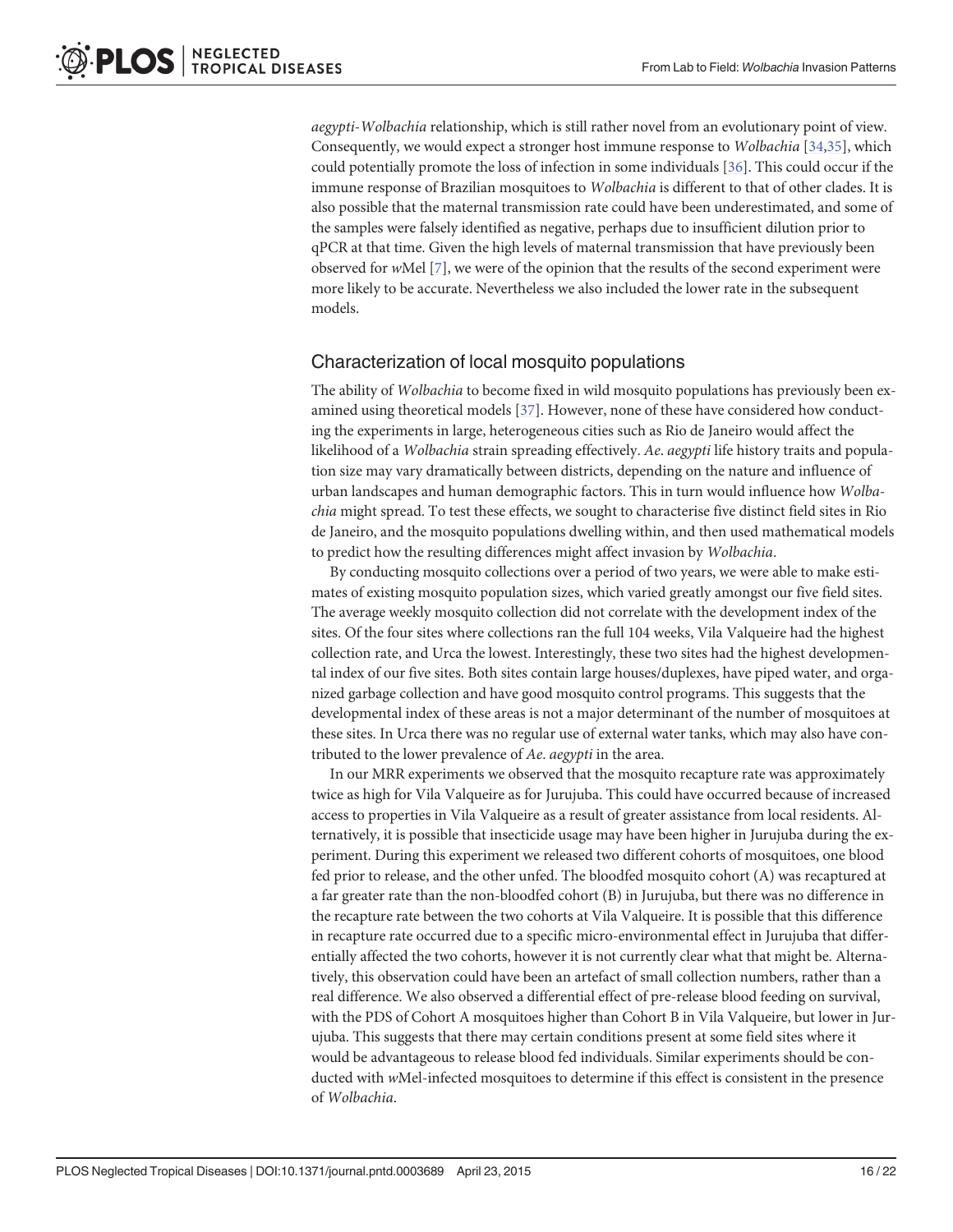Comparable MRR experiments for the other three field sites; Amorim, Urca and Tubiacanga had been performed previously [\[19,](#page-20-0)[22\]](#page-21-0). In these experiments only non-blood fed females were released, so the results were comparable to our data for Cohort B. Overall, we observed a much lower recapture rate for Jurujuba and Vila Valqueire than what was previously described at the other sites. A comparison of all sites revealed the highest recapture rates were in Amorim (13.10%) and Tubiacanga (12.82%) during the wet season. These values decreased slightly during the dry season but were still higher than either of the two new sites, as was the recapture rate in Urca (9.77%). The ALE of mosquitoes at Vila Valqueire was similar to those from Urca and Tubiacanga (during the wet season). While ALE values at Jurujuba were similar to those from Amorim (during both the wet and dry seasons) and Tubiacanga (during the dry season).

We observed great variation in the daily survival rate of mosquitoes between our five field sites. The highest PDS (0.93) was observed in the less affluent district of Amorim [[22](#page-21-0)], while the lowest PDS of 0.60 was observed in Urca, which had the highest level of social development. The PDS of the other three sites ranged between 0.72 and 0.81. Although we obtained data for only five sites, we saw a very strong negative correlation between field site affluence and mosquito PDS. This suggests that the developmental area of a particular area could potentially have some effect on the survival of local mosquitoes, which is likely reflective of a disparity in mosquito control measures. We also saw a strong positive correlation between human density and PDS, which could be explained by the fact that higher density makes it easier for mosquitoes to find hosts and feed successfully. The fact that there were such considerable differences in PDS between the sites indicates that this is a factor that must be considered when planning releases. A lower PDS coupled with a large wild population could make it more difficult for Wolbachiainfected mosquitoes to become established, especially taking into account potential life shortening effects due to infection.

### Invasive potential of wMel-infected Brazilian Ae. aegypti

We utilised the data obtained through the laboratory and field experiments described above to model the spread of wMel through the five field sites. Our models indicated that two field sites, Jurujuba and Vila Valqueire, had far greater abundance of Ae. aegypti than the other three sites. There are several potential explanations for the differences we observed in mosquito abundance. There could have been differences in the numbers, location, and favorability in breeding sites, differences in the likelihood of finding a host, differences in mosquito control measures, or in environmental conditions. All of these factors could not be directly considered in the statistical models. Interestingly, our data did not indicate that there was a strong relationship between PDS and abundance. Vila Valqueire and Jurujuba had high abundance but far lower numbers of houses and inhabitants that the other three field sites. This is somewhat counterintuitive, as a positive correlation between abundance and these factors makes more sense when considering the biological requirements of mosquito populations for hosts and breeding sites. Given that there are a large number of factors that affect the size of a mosquito population, some of which have not been considered in our models, it is unclear if this effect is something real or an artifact of considering only five locations.

Estimates of abundance at each of the five sites were directly incorporated in our models, and used to represent the initial size of Wolbachia-uninfected mosquitoes naturally present at each site prior to the time of release. The release protocols used in these models were simulated based on the general format of Wolbachia-infected mosquito releases as utilised as part of the Eliminate Dengue Project [[11](#page-20-0)]. This involves the weekly release of a number of Wolbachia-infected female mosquitoes for a period of several months, during which time the frequency of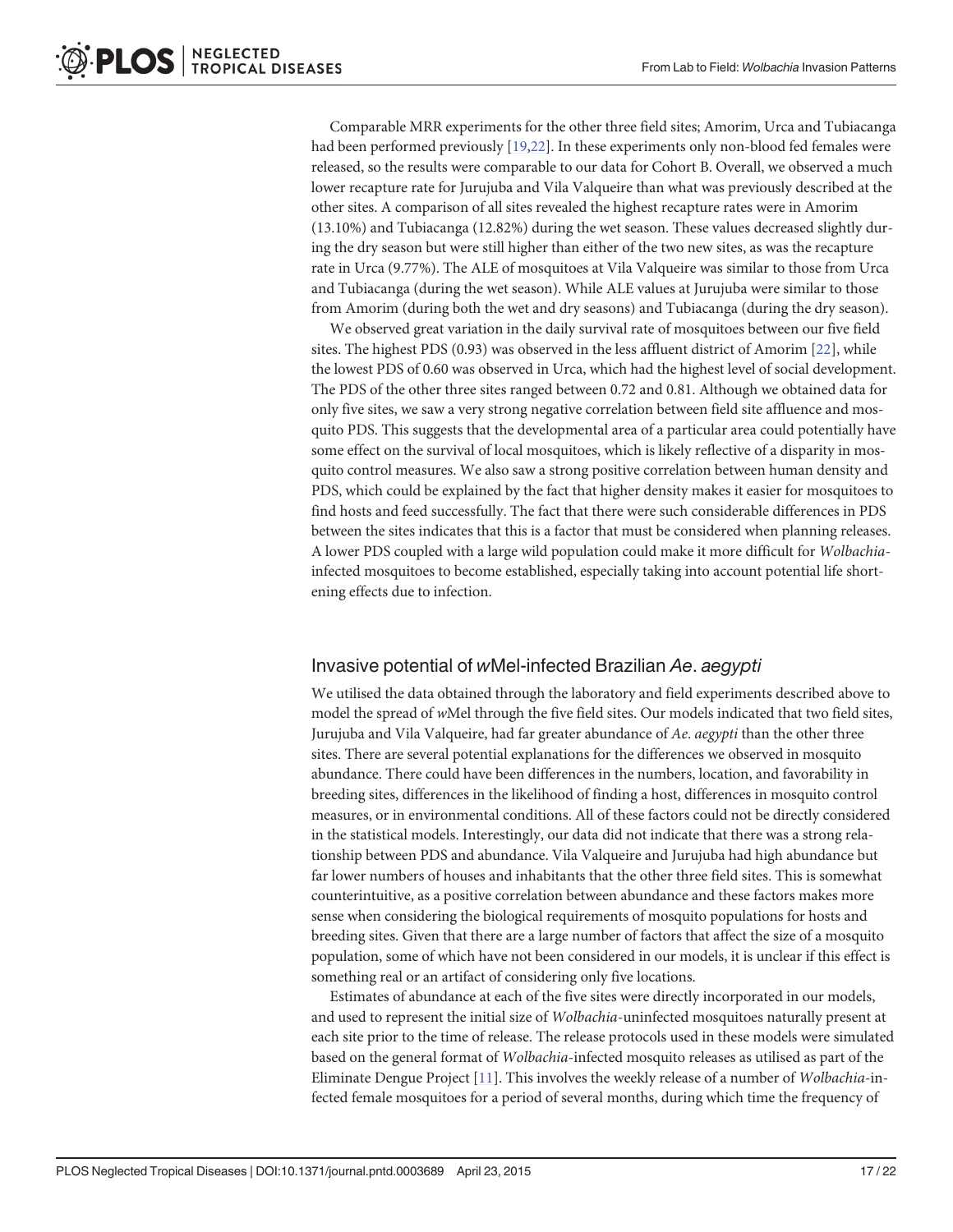<span id="page-17-0"></span>Wolbachia-infected individuals in the population typically rises and then eventually reaches 100%.

Our models indicated that the wMel infection frequency would likely reach 100% at each of the five field sites, with only a small number of mosquitoes required for release each week. Interestingly though, the requirements for a successful release differed between the sites in terms of the numbers of mosquitoes required, and the expected period of time required for Wolbachia to become fixed. Unsurprisingly, these differences proved to be strongly related to the predicted mosquito abundance at the sites. Under the initial modelled conditions of a low cost of infection and slightly decreased maternal transmission rate, we determined that a weekly release of 200–300 females was typically sufficient for a successful invasion for all sites with the exception of Vila Valqueire, which had the greatest abundance and mosquito carrying capacity of all the sites. This represented a release cohort far smaller than what was released in Australia [\[11](#page-20-0)]. For Amorim, Tubiacanga and Urca, which all had smaller wild mosquito populations, the models predicted that the infection would spread to all mosquitoes in the area within the first 50 days after the initial release occurred. These results were expected, given the high importance of mosquito abundance on the ability of Wolbachia to spread quickly [[12](#page-20-0)]. Even so, a period of less than 100 days was predicted for the two sites with higher abundance. The models indicated that a lower maternal transmission rate was a large determining factor in the dynamics of invasion, as an increase in the modelled rate from 96% to 99%, led to a decrease in the number of mosquitoes and time required for the Wolbachia infection to spread to 100%.

The success of Wolbachia-infected mosquitoes in all of these locations is strongly linked to fitness costs resulting from the infection [[11,](#page-20-0)[38](#page-21-0)]. While the cost associated with wMel infection is fairly low  $[11]$  we also considered a scenario where a stronger than expected life shortening effect occurred amongst released mosquitoes. This resulted in less effective invasion. At the three sites with lower abundance, the number of mosquitoes required for weekly release tripled, while at the sites with higher abundance, five times more mosquitoes were required. These numbers may appear high, but they are still significantly lower than the what was released each week at field sites in Australia [[11\]](#page-20-0). Our models also indicated that the detrimental effect of this fitness cost on invasive potential was far greater than the benefit obtained through a higher maternal transmission rate, as a combination of these two parameters led to invasion patterns that were largely similar to those seen with the lower maternal transmission rate. This scenario could be considered a worst-case scenario for invasion with wMel, and is also rather unlikely to eventuate given that such extreme fitness effects have not been observed in wMel-infected mosquitoes after more than two years in the field  $[38]$ . What is encouraging is that, although the invasion was less effective under these conditions, our data suggest that it is still possible for Wolbachia to spread and completely infect the mosquito population at any of the five sites.

The most important factor influencing the spread of Wolbachia at any of the field sites was local mosquito abundance, and our data reinforce the need to release Wolbachia-infected mosquitoes in higher numbers at sites where there are larger populations of wildtype mosquitoes [\[28,29,37\]](#page-21-0). This factor is clearly more of an influence than any of the urban landscape conditions that we analysed. However there is little doubt that there are socio-demographic factors that are important to determining abundance. For instance a larger human population and greater human density would likely provide a higher chance of locating a blood meal host, and potentially an increase in the number of favourable breeding site containers. Better sanitation conditions at the field site would be expected to have the opposite effect, decreasing breeding site availability. We observed the greatest abundance of Ae. aegypti at Vila Valqueire and Jurujuba. These sites had by far the smallest number of houses and total human population of the five sites. They differed from each other in terms of sanitation (no garbage collection in Jurujuba), and human density (high in Jurujuba, but low in Vila Valqueire). It is difficult to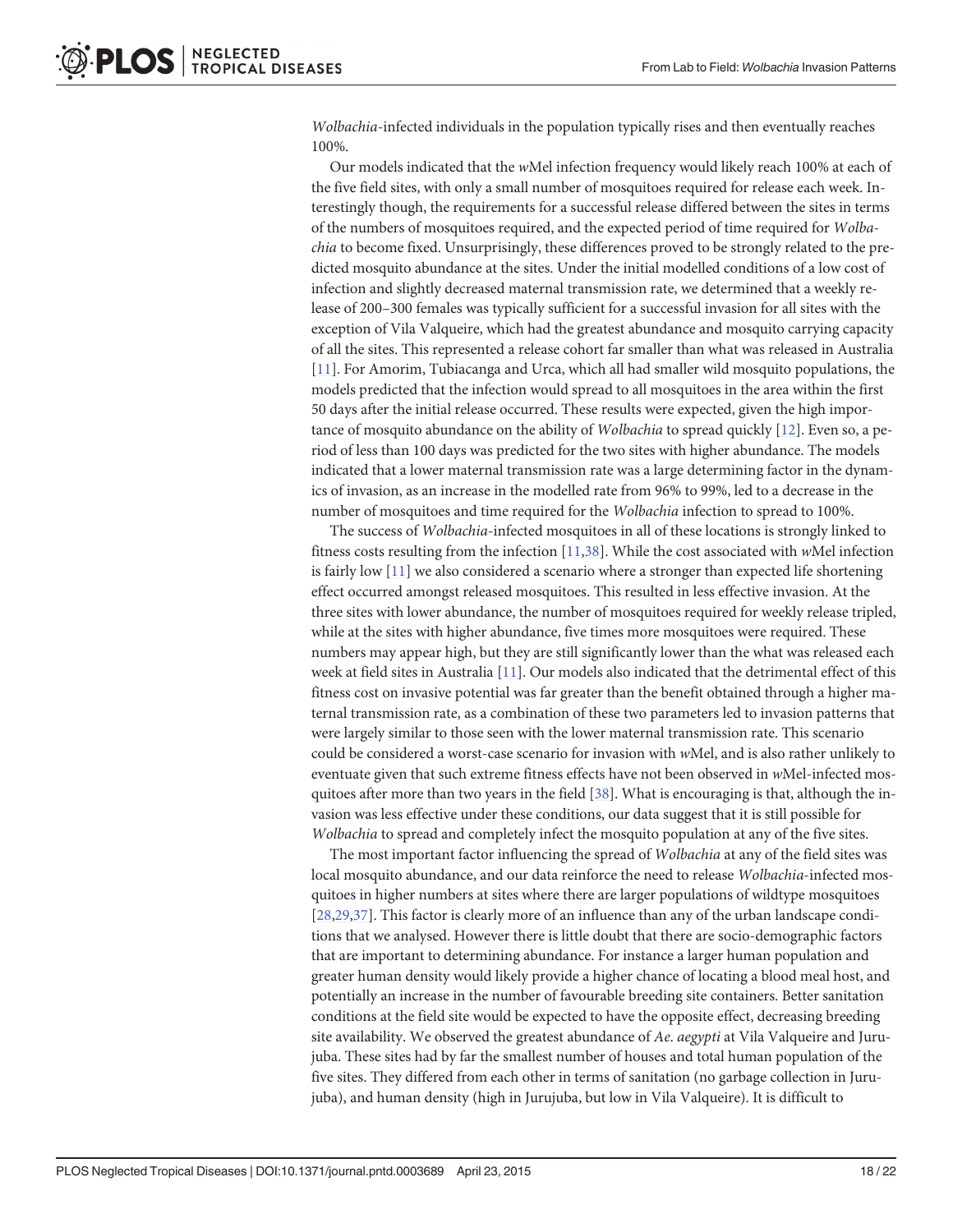<span id="page-18-0"></span>establish relationships between these variables and abundance, and part of the reason may be that they are only indirect or partial determinants. A similar study in Australia, focusing more specifically on micro-environmental conditions at the residential block level, indicated that the type of house, level of shade on the property, and availability of breeding sites all affected the proportion of mosquitoes in the area that were infected with Wolbachia [[39](#page-21-0)]. Our study was not designed to assess differences between sites at this level, however there is likely a strong link between these parameters, and those from our models.

There were some factors that were not considered in our models that could potentially contribute to differences in wildtype mosquito abundance between the sites. The first of these is that seasonal differences were not taken into account. Estimations of mosquito population size at each site were an average taken across all collection points, and normalized the effects of time and spatial homogeneity across the area. In addition, the MRR data, which was utilised to calculate abundance, were obtained from experiments conducted over a comparatively shorter period of time, and could have been influenced by seasonal effects. As the MRR experiments at Jurujuba and Vila Valqueire were conducted separately to those for the other sites, this could also have contributed to the higher abundance and lower recapture rates observed there. The data obtained from Amorim were also interesting. There we observed the highest PDS of all the sites, yet the carrying capacity was the lowest, and the site was the easiest of the five for Wolbachia to invade. It is possible that given the shorter mosquito collection period at this site, the carrying capacity was underestimated, or perhaps the mosquito population is just naturally low at that location in spite of the high human density. Given the complexity and heterogeneity of the landscapes encompassing our field sites it is entirely possible that there are other unmeasured or potentially cryptic factors that could contribute to local mosquito abundance or to the successful spread and invasion of Wolbachia. It is also possible that, given the developing nature of the field sites, and other future release areas in different countries there may be changes in the landscape over time that may have a similar effect. To that end, it would be useful to consider future modelling at these or other sites in the context of high resolution, real-world landscape data, as such models would be both more rigorous and more sensitive  $[40,41]$ . At the time of this study such data were not available, and while they would have no doubt proven to be valuable, they were too costly to obtain.

### General conclusions

Our results suggest that the wMel strain of Wolbachia will likely be able to successfully invade five distinct field sites around the city of Rio de Janeiro, Brazil. We observed both strong CI, and no decrease to fecundity associated with infection, both of which will promote invasion. Our survival data indicated that there were differences in the daily probability of survival for mosquitoes at the different sites, with the better-developed sites being less hospitable. We also observed that wMel was able to spread more effectively when the local mosquito population was smaller. This suggests that Wolbachia could potentially struggle to spread at better-developed sites that have more abundant mosquito populations, as we observed with Vila Valqueire. Critically, although we saw a difference in the invasive potential of  $w$ Mel between the field sites, the maximum numbers of mosquitoes required for weekly releases was only 2000, and under most conditions, the number was far lower. These data support the hypothesis that releases would be more effective during the dry season, when the mosquito population is naturally smaller [[11\]](#page-20-0).

We show that field sites in Rio de Janeiro are complex landscapes that support mosquito populations of greatly different sizes, and this can affect the dynamics of Wolbachia. However, inter-site differences in key aspects of these landscapes do not serve as an impediment to the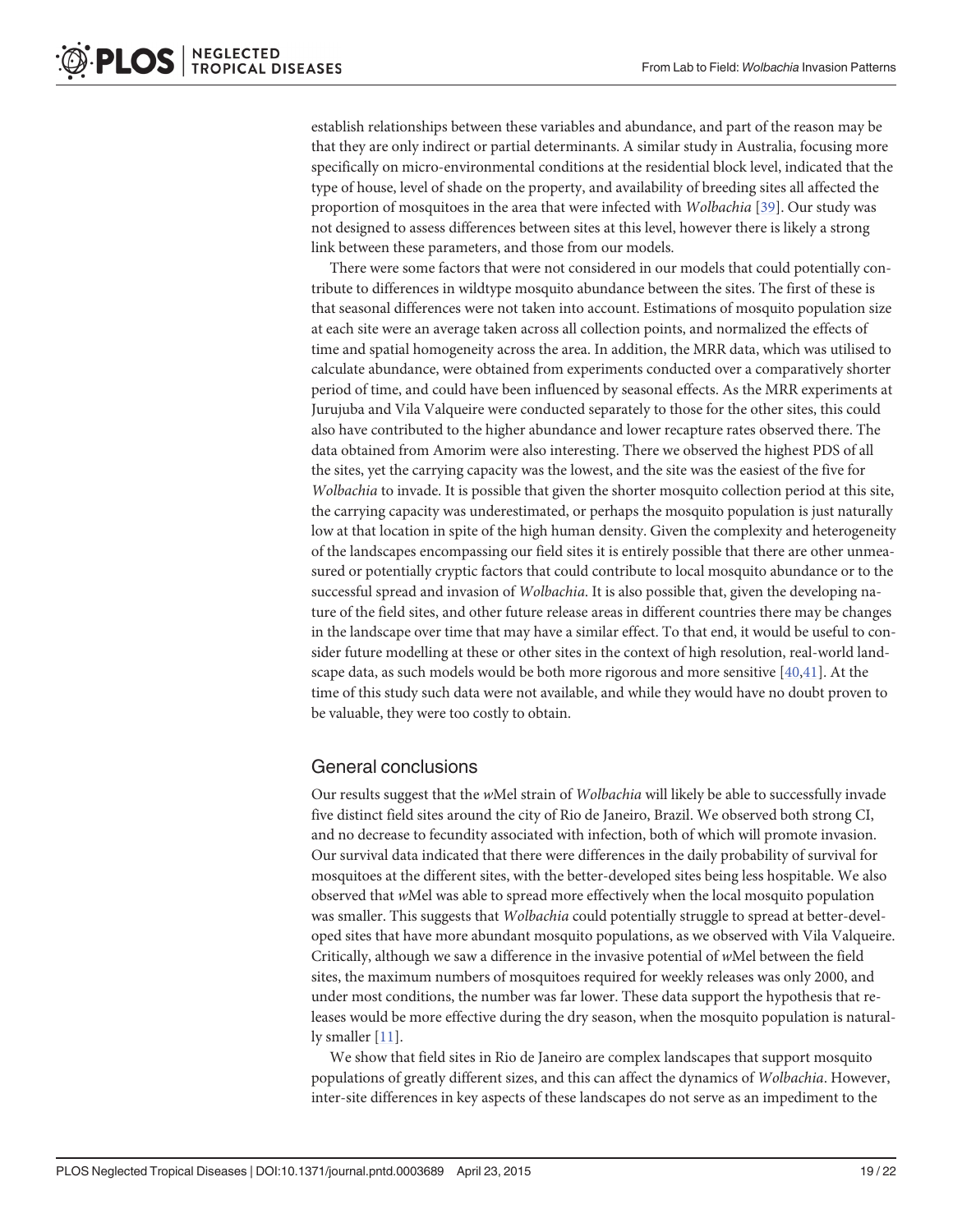<span id="page-19-0"></span>overall success of invasion by wMel. In spite of this it can be beneficial to adequately characterise field sites prior to the release of Wolbachia-infected mosquitoes as this will help determine the optimal release strategy. Our results provide a useful framework for the ongoing field-releases of wMel-infected Ae. aegypti in Brazil, and will likely hold similar utility for future releases of these mosquitoes in other similarly heterogeneous urban landscapes.

## Supporting Information

[S1 Table](http://www.plosone.org/article/fetchSingleRepresentation.action?uri=info:doi/10.1371/journal.pntd.0003689.s001). Raw capture data from the Mark-Release-Recapture experiments in Jurujuba and Vila Valqueire. Marked mosquitoes were released into the field sites and then re-captured over the course of 9 days using both backpack aspirators and Sticky traps. Marked mosquito numbers represent both Cohorts A and B (see [methods](#page-3-0) section for details). Unmarked mosquitoes were not released as part of the experiments. (DOCX)

[S1 Fig.](http://www.plosone.org/article/fetchSingleRepresentation.action?uri=info:doi/10.1371/journal.pntd.0003689.s002) Modeling the invasive potential of wMel with a 99% vertical transmission rate. Under this scenario the maternal transmission rate of wMel increased to 99%, while the life shortening effect remained at 10%. All modeled releases sizes were as per [Fig 3](#page-12-0) (red; 200 females, blue; 300, black; 400). In this case a release cohort size of 300 led to a Wolbachia infection frequency of 100% at all sites. In general, invasion occurred more quickly at all sites after the initial release than with a maternal transmission rate of 96%. (TIF)

[S2 Fig.](http://www.plosone.org/article/fetchSingleRepresentation.action?uri=info:doi/10.1371/journal.pntd.0003689.s003) Modeling the invasive potential of wMel with a 99% vertical transmission rate, and increased life shortening. The models here depict the invasive potential of wMel with the maternal transmission rate increased to 99% and the life shortening effect increased to 33%. Mos-quito release numbers were the same as those depicted in the models from [Fig 4](#page-13-0). The models here indicate that the adverse effects of increased life shortening, which necessitate the release of additional mosquitoes each week, are not ameliorated by the increase in vertical transmission. As such the dynamics of wMel invasion were not different from the data presented in Fig  $4$ .

(TIF)

## Acknowledgments

We are grateful to all members of the Laboratório de Malária (LAMAL—CPqRR/FIOCRUZ), Laboratório de Transmissores de Hematozoários (LATHEMA—FIOCRUZ), members of Programa de Computação Científica (PROCC—FIOCRUZ), to the Brazilian and Australian coordinators of the Eliminate Dengue program. The Australian wMel-infected Aedes aegypti line and TaqMan probes were kindly provided by Prof Scott O'Neill. We are also indebted to the Municipal Health Secretariats of Rio de Janeiro and Niterói for providing logistics support and health agents.

## Author Contributions

Conceived and designed the experiments: HLCD LAM LMBdS RMdF. Performed the experiments: HLCD JBLS LMBdS DAMV. Analyzed the data: EPC HLCD DAMV. Wrote the paper: HLCD EPC DAMV RMdF LAM.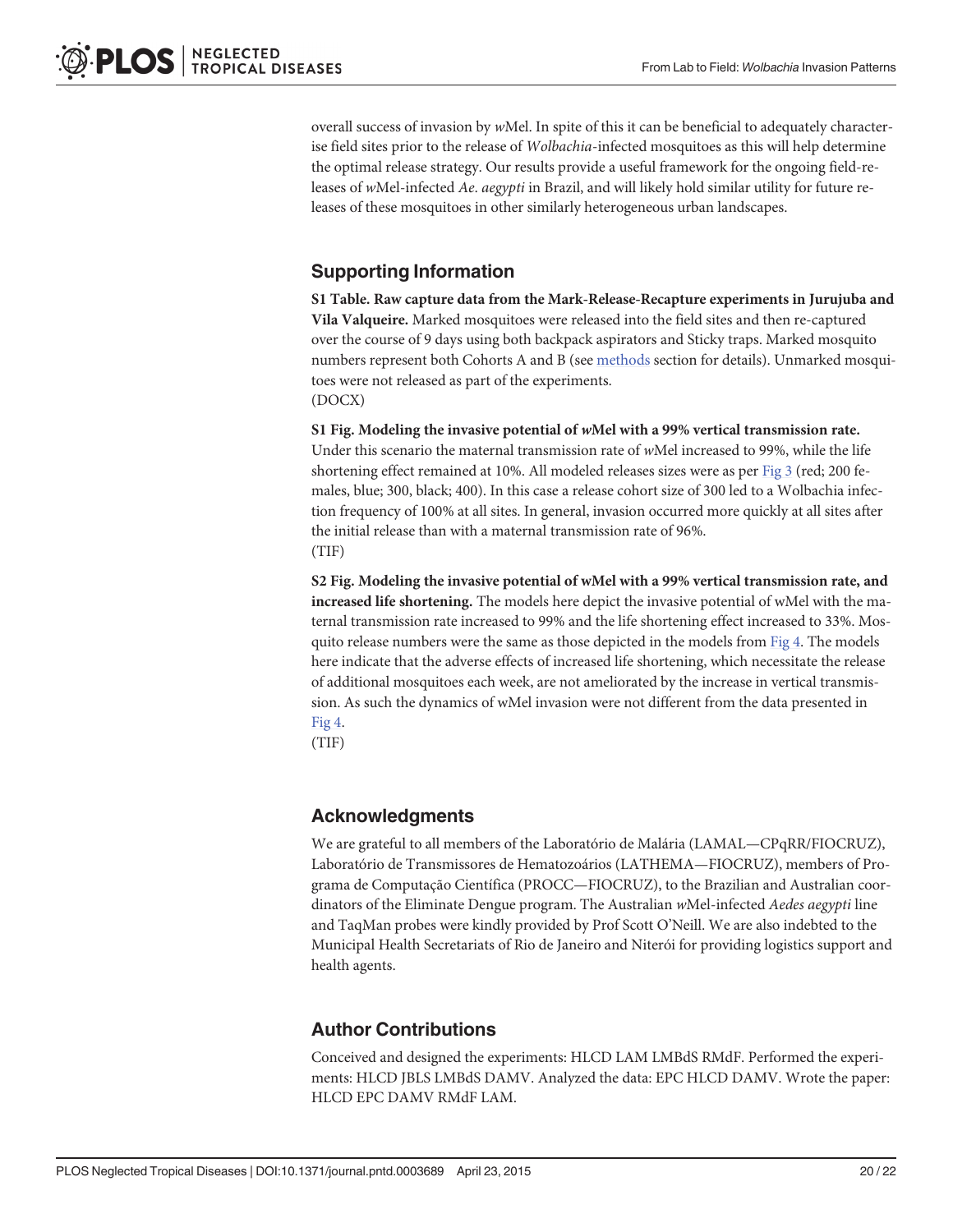#### <span id="page-20-0"></span>References

- [1.](#page-1-0) Bhatt S, Gething PW, Brady OJ, Messina JP, Farlow AW, et al. (2013) The global distribution and burden of dengue. Nature 496: 504–507. doi: [10.1038/nature12060](http://dx.doi.org/10.1038/nature12060) PMID: [23563266](http://www.ncbi.nlm.nih.gov/pubmed/23563266)
- [2.](#page-1-0) Shepard DS, Coudeville L, Halasa YA, Zambrano B, Dayan GH (2011) Economic impact of dengue illness in the Americas. Am J Trop Med Hyg 84: 200–207. doi: [10.4269/ajtmh.2011.10-0503](http://dx.doi.org/10.4269/ajtmh.2011.10-0503) PMID: [21292885](http://www.ncbi.nlm.nih.gov/pubmed/21292885)
- [3.](#page-1-0) Maciel-de-Freitas R, Avendanho FC, Santos R, Sylvestre G, Araújo SC, et al. (2014) Undesirable consequences of insecticide resistance following Aedes aegypti control activities due to a dengue outbreak. PLoS One 9: e92424. doi: [10.1371/journal.pone.0092424](http://dx.doi.org/10.1371/journal.pone.0092424) PMID: [24676277](http://www.ncbi.nlm.nih.gov/pubmed/24676277)
- [4.](#page-1-0) Zug R, Hammerstein P (2012) Still a host of hosts for Wolbachia: analysis of recent data suggests that 40% of terrestrial arthropod species are infected. PLoS One 7: e38544. doi: [10.1371/journal.pone.](http://dx.doi.org/10.1371/journal.pone.0038544) [0038544](http://dx.doi.org/10.1371/journal.pone.0038544) PMID: [22685581](http://www.ncbi.nlm.nih.gov/pubmed/22685581)
- [5.](#page-2-0) Sinkins SP (2004) Wolbachia and cytoplasmic incompatibility in mosquitoes. Insect Biochem Mol Biol 34: 723–729. PMID: [15242714](http://www.ncbi.nlm.nih.gov/pubmed/15242714)
- [6.](#page-2-0) McMeniman CJ, Lane R V, Cass BN, Fong AWC, Sidhu M, et al. (2009) Stable introduction of a life-shortening Wolbachia infection into the mosquito Aedes aegypti. Science 323: 141-144. doi: [10.1126/](http://dx.doi.org/10.1126/science.1165326) [science.1165326](http://dx.doi.org/10.1126/science.1165326) PMID: [19119237](http://www.ncbi.nlm.nih.gov/pubmed/19119237)
- [7.](#page-2-0) Walker T, Johnson PH, Moreira LA, Iturbe-Ormaetxe I, Frentiu FD, et al. (2011) The wMel Wolbachia strain blocks dengue and invades caged Aedes aegypti populations. Nature 476: 450-453. doi: [10.](http://dx.doi.org/10.1038/nature10355) [1038/nature10355](http://dx.doi.org/10.1038/nature10355) PMID: [21866159](http://www.ncbi.nlm.nih.gov/pubmed/21866159)
- [8.](#page-2-0) Xi Z, Khoo CCH, Dobson SL (2005) Wolbachia establishment and invasion in an Aedes aegypti laboratory population. Science 310: 326–328. PMID: [16224027](http://www.ncbi.nlm.nih.gov/pubmed/16224027)
- [9.](#page-2-0) Moreira LA, Iturbe-Ormaetxe I, Jeffery JA, Lu G, Pyke AT, et al. (2009) A Wolbachia symbiont in Aedes aegypti limits infection with dengue, Chikungunya, and Plasmodium. Cell 139: 1268-1278. doi: [10.](http://dx.doi.org/10.1016/j.cell.2009.11.042) [1016/j.cell.2009.11.042](http://dx.doi.org/10.1016/j.cell.2009.11.042) PMID: [20064373](http://www.ncbi.nlm.nih.gov/pubmed/20064373)
- [10.](#page-2-0) McGraw EA, O'Neill SL (2013) Beyond insecticides: new thinking on an ancient problem. Nat Rev Microbiol 11: 181–193. doi: [10.1038/nrmicro2968](http://dx.doi.org/10.1038/nrmicro2968) PMID: [23411863](http://www.ncbi.nlm.nih.gov/pubmed/23411863)
- [11.](#page-2-0) Hoffmann AA, Montgomery BL, Popovici J, Iturbe-Ormaetxe I, Johnson PH, et al. (2011) Successful establishment of Wolbachia in Aedes populations to suppress dengue transmission. Nature 476: 454– 457. doi: [10.1038/nature10356](http://dx.doi.org/10.1038/nature10356) PMID: [21866160](http://www.ncbi.nlm.nih.gov/pubmed/21866160)
- [12.](#page-2-0) Barton NH, Turelli M (2011) Spatial waves of advance with bistable dynamics: cytoplasmic and genetic analogues of Allee effects. Am Nat 178: E48–E75. doi: [10.1086/661246](http://dx.doi.org/10.1086/661246) PMID: [21828986](http://www.ncbi.nlm.nih.gov/pubmed/21828986)
- [13.](#page-3-0) Yeap HL, Mee P, Walker T, Weeks AR, O'Neill SL, et al. (2011) Dynamics of the "popcorn" Wolbachia infection in outbred Aedes aegypti informs prospects for mosquito vector control. Genetics 187: 583– 595. doi: [10.1534/genetics.110.122390](http://dx.doi.org/10.1534/genetics.110.122390) PMID: [21135075](http://www.ncbi.nlm.nih.gov/pubmed/21135075)
- [14.](#page-3-0) Baton LA, Pacidônio EC, Gonçalves DDS, Moreira LA (2013) wFlu: characterization and evaluation of a native Wolbachia from the mosquito Aedes fluviatilis as a potential vector control agent. PLoS One 8: e59619. doi: [10.1371/journal.pone.0059619](http://dx.doi.org/10.1371/journal.pone.0059619) PMID: [23555728](http://www.ncbi.nlm.nih.gov/pubmed/23555728)
- [15.](#page-3-0) Braig HR, Zhou W, Dobson SL, O'Neill SL (1998) Cloning and characterization of a gene encoding the major surface protein of the bacterial endosymbiont Wolbachia pipientis. J Bacteriol 180: 2373–2378. PMID: [9573188](http://www.ncbi.nlm.nih.gov/pubmed/9573188)
- [16.](#page-3-0) Fu Y, Gavotte L, Mercer DR, Dobson SL (2010) Artificial triple Wolbachia infection in Aedes albopictus yields a new pattern of unidirectional cytoplasmic incompatibility. Appl Environ Microbiol 76: 5887– 5891. doi: [10.1128/AEM.00218-10](http://dx.doi.org/10.1128/AEM.00218-10) PMID: [20601501](http://www.ncbi.nlm.nih.gov/pubmed/20601501)
- [17.](#page-4-0) Valencia MD, Miller LH, Mazur P (1996) Permeability of intact and dechorionated eggs of the Anopheles mosquito to water vapor and liquid water: a comparison with Drosophila. Cryobiology 33: 142–148. PMID: [8812093](http://www.ncbi.nlm.nih.gov/pubmed/8812093)
- [18.](#page-4-0) Mollahosseini A, Rossignol M, Pennetier C, Cohuet A, Anjos A Dos, et al. (2012) A user-friendly software to easily count Anopheles egg batches. Parasit Vectors 5: 122. doi: [10.1186/1756-3305-5-122](http://dx.doi.org/10.1186/1756-3305-5-122) PMID: [22713553](http://www.ncbi.nlm.nih.gov/pubmed/22713553)
- [19.](#page-5-0) David MR, Lourenço-de-Oliveira R, Freitas RM de (2009) Container productivity, daily survival rates and dispersal of Aedes aegypti mosquitoes in a high income dengue epidemic neighbourhood of Rio de Janeiro: presumed influence of differential urban structure on mosquito biology. Mem Inst Oswaldo Cruz 104: 927–932. PMID: [19876569](http://www.ncbi.nlm.nih.gov/pubmed/19876569)
- [20.](#page-5-0) Maciel-de-freitas R, Neto RB, Gonçalves JM, Codeço CT, Lourenço-de-oliveira R (2006) Movement of Dengue Vectors Between the Human Modified Environment and an Urban Forest in Rio de Janeiro. J Med Entomol 43: 1112–1120. PMID: [17162942](http://www.ncbi.nlm.nih.gov/pubmed/17162942)
- [21.](#page-5-0) Consoli RAGB, Oliveira RL de (1994) Principais mosquitos de importância sanitária no Brasil: 228.